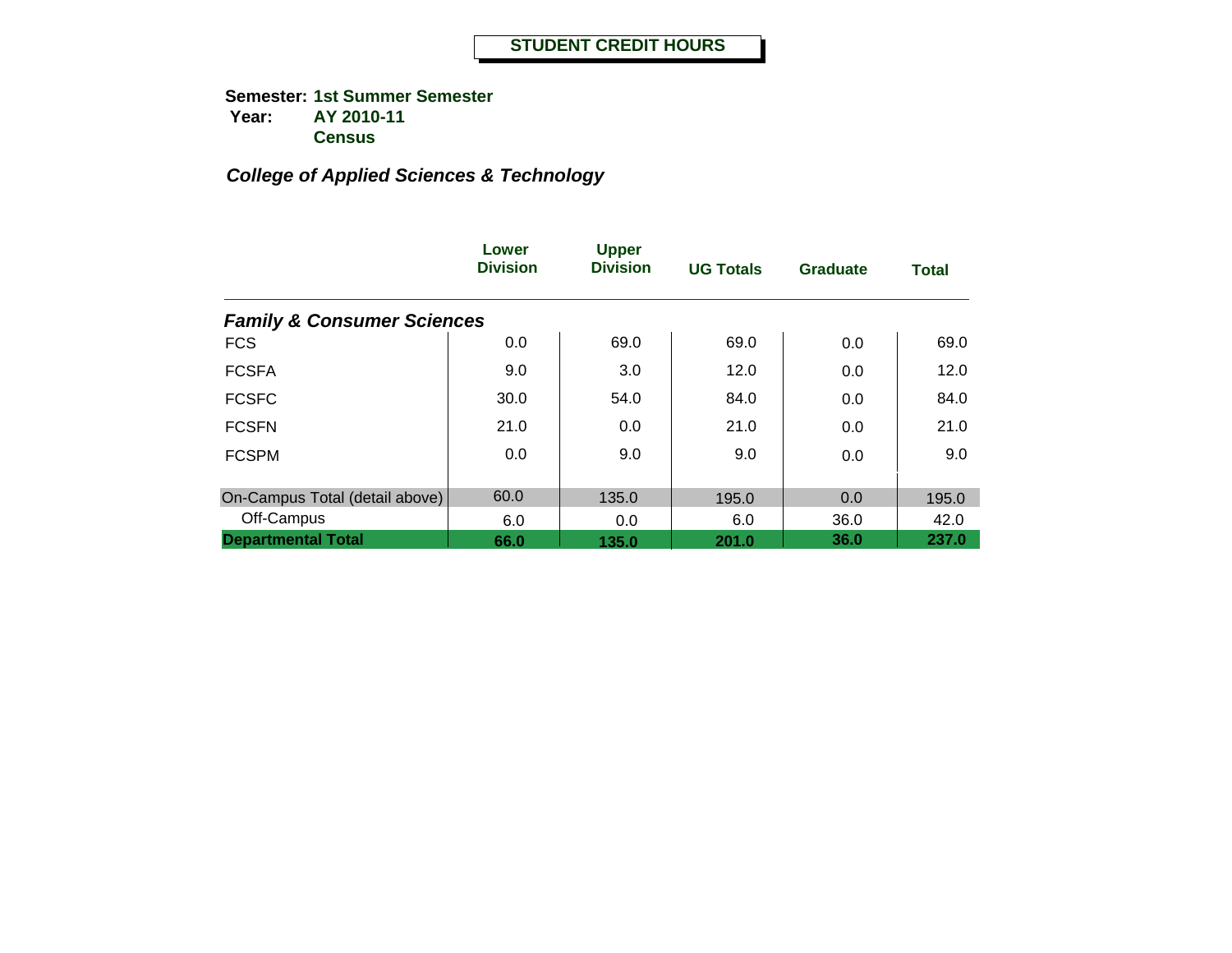**Semester: 1st Summer Semester Year: AY 2010-11 Census**

|                                | Lower<br><b>Division</b> | <b>Upper</b><br><b>Division</b> | <b>UG Totals</b> | Graduate | Total |
|--------------------------------|--------------------------|---------------------------------|------------------|----------|-------|
| <b>Technology</b>              |                          |                                 |                  |          |       |
| <b>ITCMP</b>                   | 12.0                     | 0.0                             | 12.0             | 0.0      | 12.0  |
| <b>ITGRA</b>                   | 81.0                     | 0.0                             | 81.0             | 0.0      | 81.0  |
| On-Campus Total (detail above) | 93.0                     | 0.0                             | 93.0             | 0.0      | 93.0  |
| Off-Campus                     | 0.0                      | 0.0                             | 0.0              | 102.0    | 102.0 |
| <b>Departmental Total</b>      | 93.0                     | 0.0                             | 93.0             | 102.0    | 195.0 |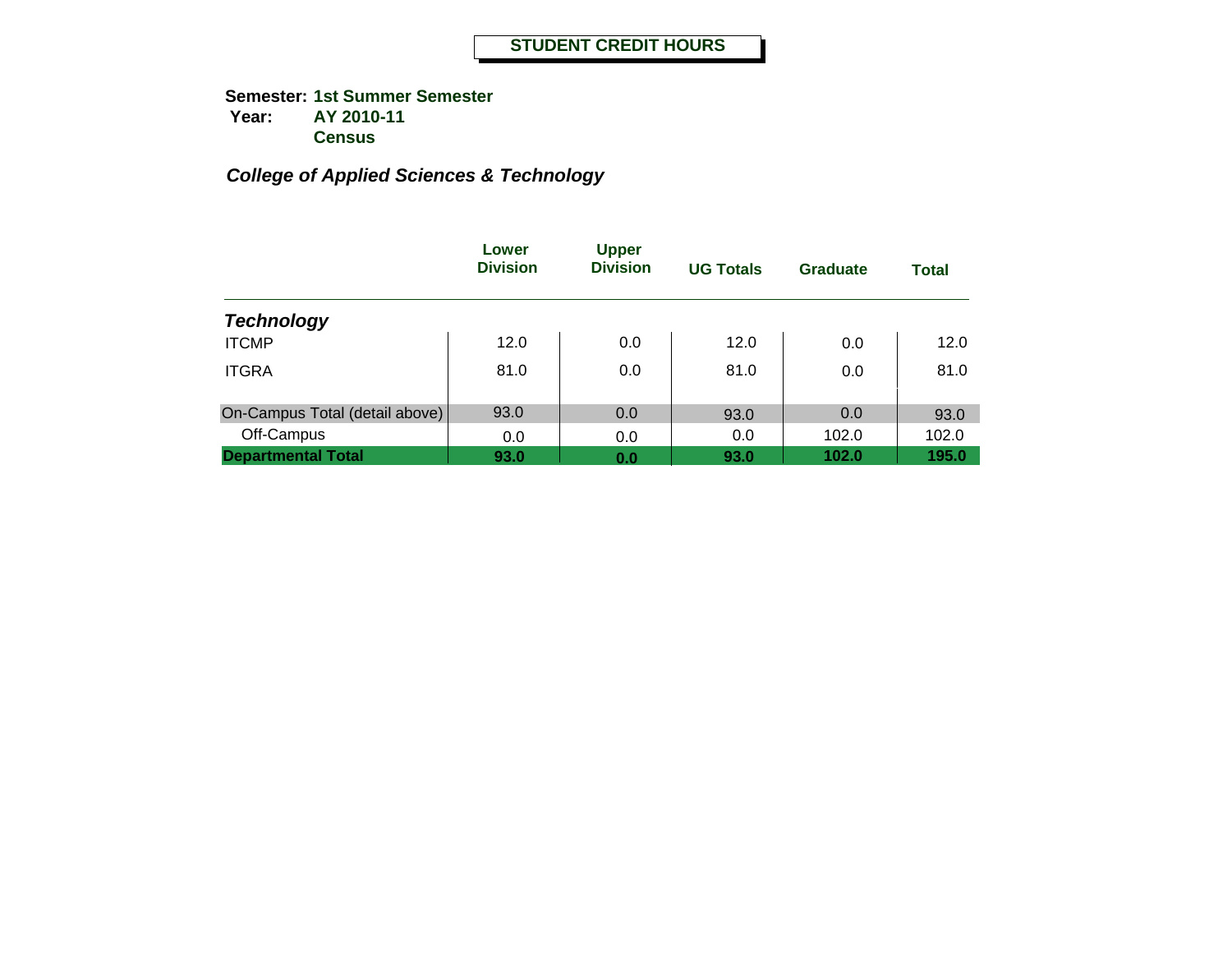**Semester: 1st Summer Semester Year: AY 2010-11 Census**

|                                | Lower<br><b>Division</b> | <b>Upper</b><br><b>Division</b> | <b>UG Totals</b> | Graduate | <b>Total</b> |
|--------------------------------|--------------------------|---------------------------------|------------------|----------|--------------|
| <b>Nursing</b>                 |                          |                                 |                  |          |              |
| <b>NUR</b>                     | 68.0                     | 52.0                            | 120.0            | 0.0      | 120.0        |
| On-Campus Total (detail above) | 68.0                     | 52.0                            | 120.0            | 0.0      | 120.0        |
| Off-Campus                     | 0.0                      | 0.0                             | 0.0              | 0.0      | 0.0          |
| <b>Departmental Total</b>      | 68.0                     | 52.0                            | 120.0            | 0.0      | 120.0        |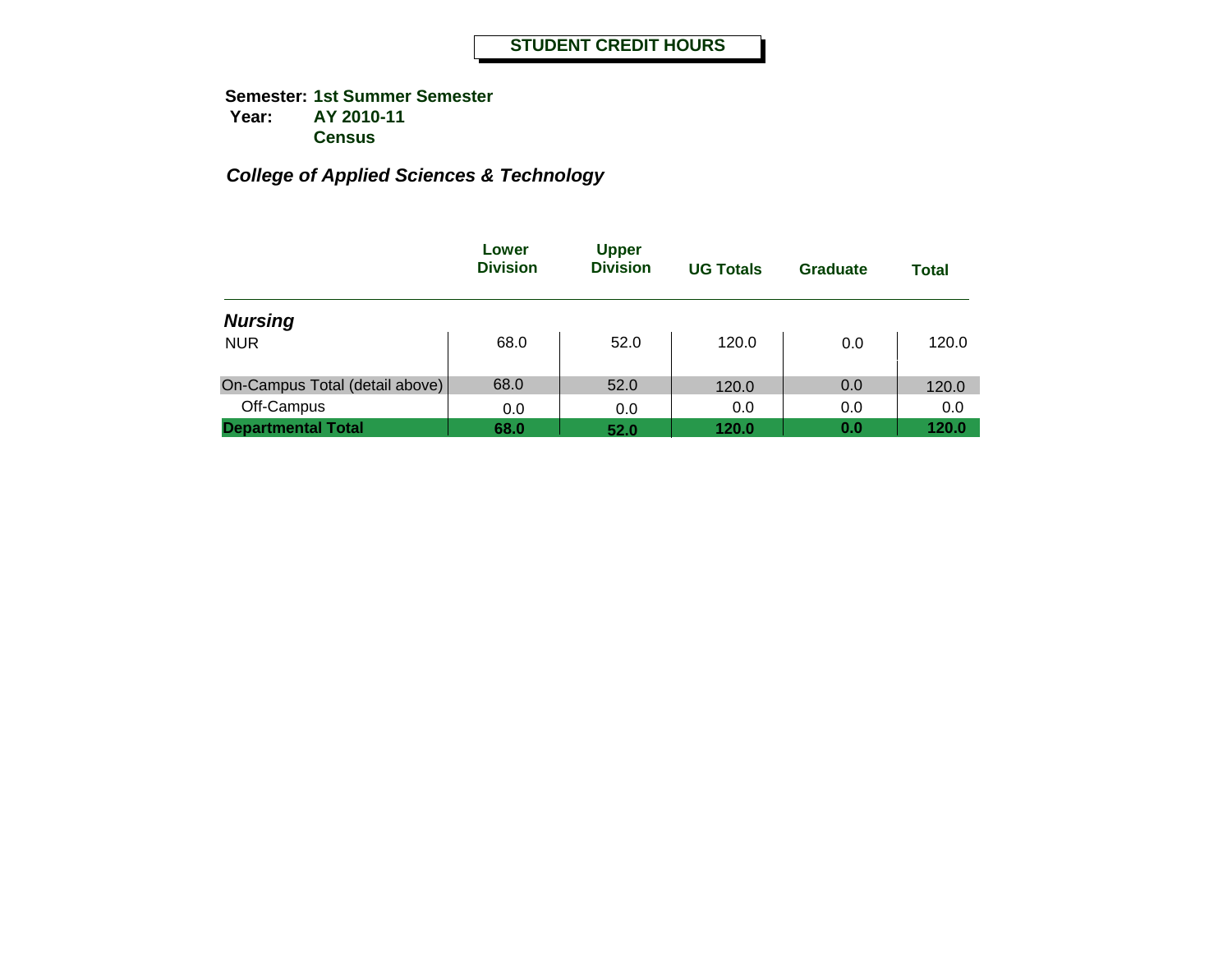**Semester: 1st Summer Semester Year: AY 2010-11 Census**

|                                | Lower<br><b>Division</b> | <b>Upper</b><br><b>Division</b> | <b>UG Totals</b> | <b>Graduate</b> | <b>Total</b> |
|--------------------------------|--------------------------|---------------------------------|------------------|-----------------|--------------|
| <b>Physical Education</b>      |                          |                                 |                  |                 |              |
| AT                             | 0.0                      | 21.0                            | 21.0             | 0.0             | 21.0         |
| <b>EXSCI</b>                   | 96.0                     | 57.0                            | 153.0            | 29.0            | 182.0        |
| <b>PEP</b>                     | 16.0                     | 40.0                            | 56.0             | 0.0             | 56.0         |
| <b>PFW</b>                     | 256.0                    | 0.0                             | 256.0            | 0.0             | 256.0        |
| <b>SPTAD</b>                   | 0.0                      | 45.0                            | 45.0             | 24.0            | 69.0         |
| On-Campus Total (detail above) | 368.0                    | 163.0                           | 531.0            | 53.0            | 584.0        |
| Off-Campus                     | 0.0                      | 0.0                             | 0.0              | 0.0             | 0.0          |
| <b>Departmental Total</b>      | 368.0                    | 163.0                           | 531.0            | 53.0            | 584.0        |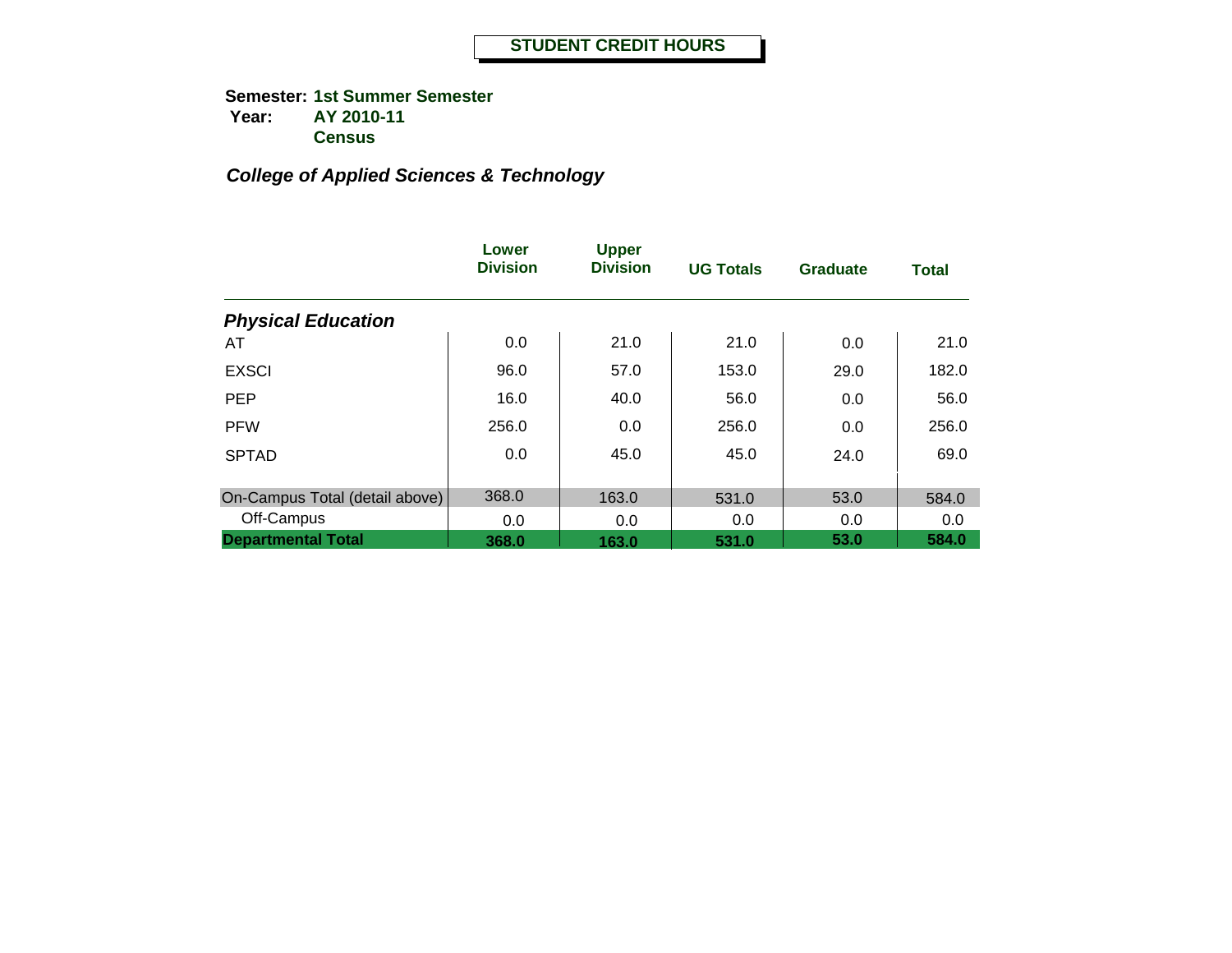**Semester: 1st Summer Semester Year: AY 2010-11 Census**

# *College of Architecture & Planning*

|                                | Lower<br><b>Division</b> | <b>Upper</b><br><b>Division</b> | <b>UG Totals</b> | Graduate | <b>Total</b> |
|--------------------------------|--------------------------|---------------------------------|------------------|----------|--------------|
| <b>Architecture</b>            |                          |                                 |                  |          |              |
| <b>ARCH</b>                    | 0.0                      | 0.0                             | 0.0              | 63.0     | 63.0         |
| CAP                            | 30.0                     | 0.0                             | 30.0             | 0.0      | 30.0         |
| On-Campus Total (detail above) | 30.0                     | 0.0                             | 30.0             | 63.0     | 93.0         |
| Off-Campus                     | 0.0                      | 36.0                            | 36.0             | 0.0      | 36.0         |
| <b>Departmental Total</b>      | 30.0                     | 36.0                            | 66.0             | 63.0     | 129.0        |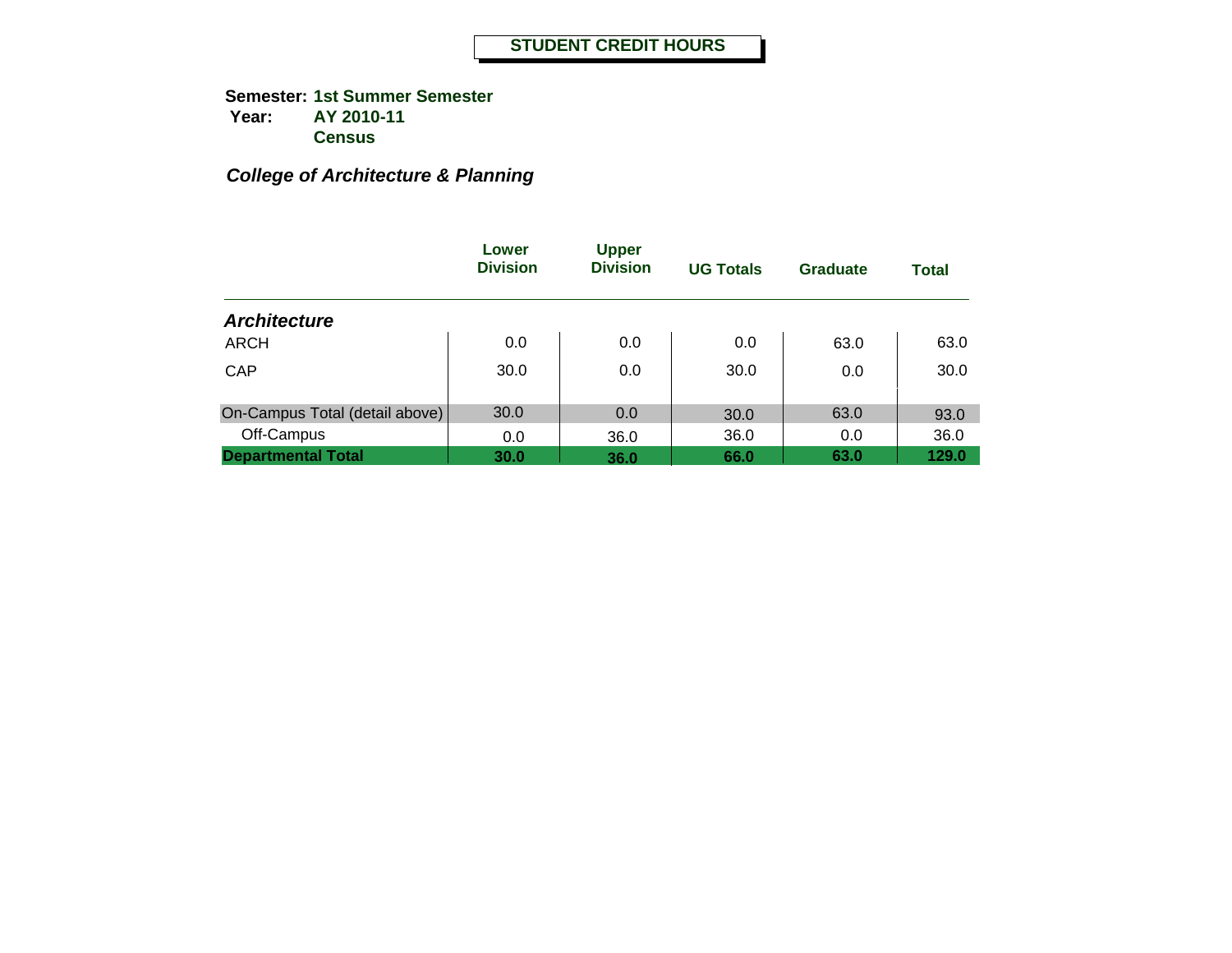**Semester: 1st Summer Semester Year: AY 2010-11 Census**

# *College of Architecture & Planning*

|                                | Lower<br><b>Division</b> | <b>Upper</b><br><b>Division</b> | <b>UG Totals</b> | <b>Graduate</b> | <b>Total</b> |
|--------------------------------|--------------------------|---------------------------------|------------------|-----------------|--------------|
| <b>Landscape Architecture</b>  |                          |                                 |                  |                 |              |
| CAP                            | 20.0                     | 0.0                             | 20.0             | 0.0             | 20.0         |
| LA                             | 0.0                      | 2.0                             | 2.0              | 11.0            | 13.0         |
| On-Campus Total (detail above) | 20.0                     | 2.0                             | 22.0             | 11.0            | 33.0         |
| Off-Campus                     | 0.0                      | 0.0                             | 0.0              | 0.0             | 0.0          |
| <b>Departmental Total</b>      | 20.0                     | 2.0                             | 22.0             | 11.0            | 33.0         |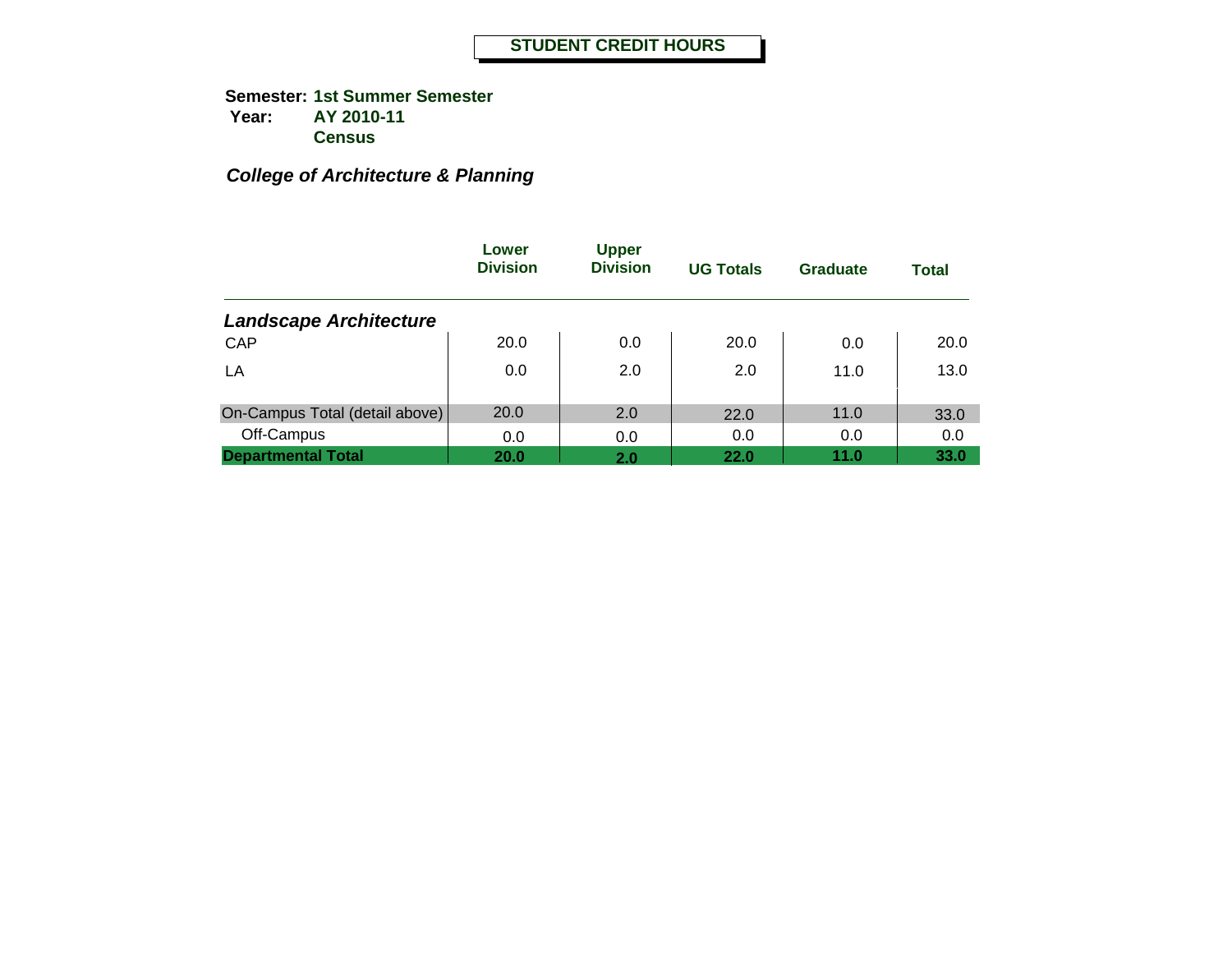**Semester: 1st Summer Semester Year: AY 2010-11 Census**

# *College of Architecture & Planning*

|                                | Lower<br><b>Division</b> | <b>Upper</b><br><b>Division</b> | <b>UG Totals</b> | Graduate | <b>Total</b> |
|--------------------------------|--------------------------|---------------------------------|------------------|----------|--------------|
| <b>Urban Planning</b>          |                          |                                 |                  |          |              |
| <b>PLAN</b>                    | 0.0                      | 0.0                             | 0.0              | 9.0      | 9.0          |
| On-Campus Total (detail above) | 0.0                      | 0.0                             | 0.0              | 9.0      | 9.0          |
| Off-Campus                     | 0.0                      | 18.0                            | 18.0             | 20.0     | 38.0         |
| <b>Departmental Total</b>      | 0.0                      | 18.0                            | 18.0             | 29.0     | 47.0         |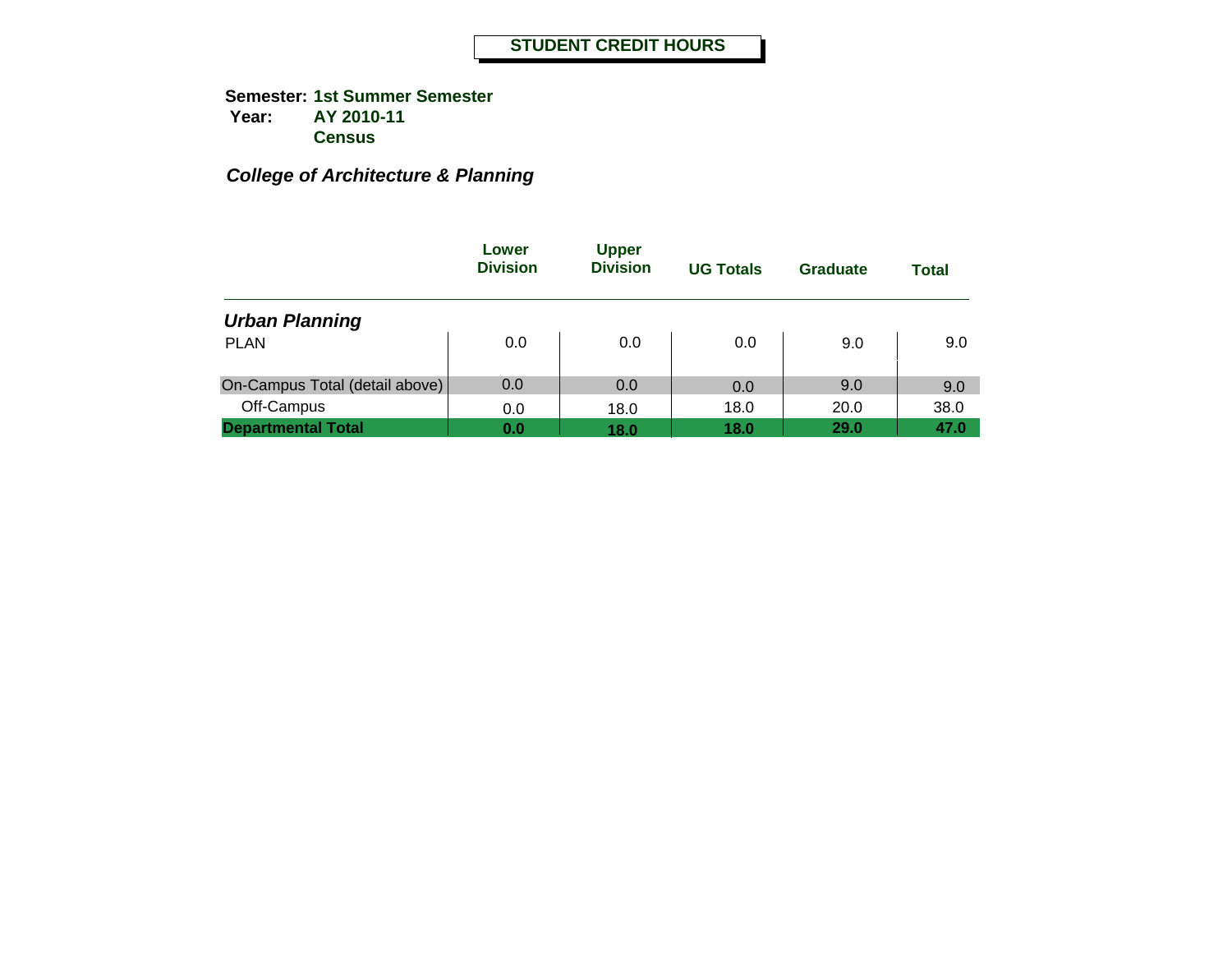**Semester: 1st Summer Semester Year: AY 2010-11 Census**

|                                | Lower<br><b>Division</b> | <b>Upper</b><br><b>Division</b> | <b>UG Totals</b> | <b>Graduate</b> | <b>Total</b> |
|--------------------------------|--------------------------|---------------------------------|------------------|-----------------|--------------|
| <b>Accounting</b>              |                          |                                 |                  |                 |              |
| <b>ACC</b>                     | 163.0                    | 288.0                           | 451.0            | 114.0           | 565.0        |
| <b>MBA</b>                     | 0.0                      | 0.0                             | 0.0              | 3.0             | 3.0          |
| On-Campus Total (detail above) | 163.0                    | 288.0                           | 451.0            | 117.0           | 568.0        |
| Off-Campus                     | 0.0                      | 0.0                             | 0.0              | 0.0             | 0.0          |
| <b>Departmental Total</b>      | 163.0                    | 288.0                           | 451.0            | 117.0           | 568.0        |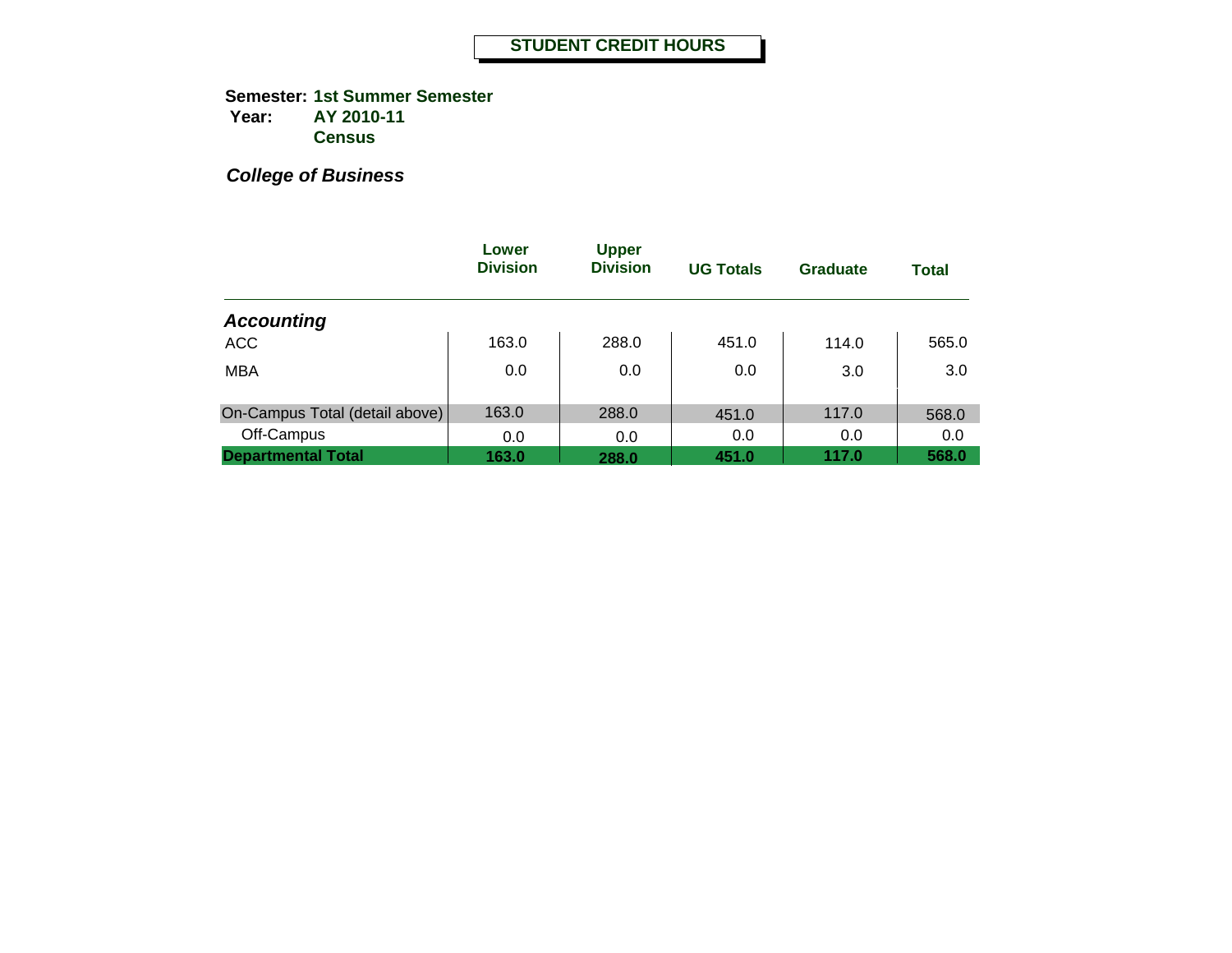**Semester: 1st Summer Semester Year: AY 2010-11 Census**

|                                | Lower<br><b>Division</b> | <b>Upper</b><br><b>Division</b> | <b>UG Totals</b> | <b>Graduate</b> | <b>Total</b> |
|--------------------------------|--------------------------|---------------------------------|------------------|-----------------|--------------|
| <b>Economics</b>               |                          |                                 |                  |                 |              |
| <b>ECON</b>                    | 363.0                    | 0.0                             | 363.0            | 0.0             | 363.0        |
| On-Campus Total (detail above) | 363.0                    | 0.0                             | 363.0            | 0.0             | 363.0        |
| Off-Campus                     | 0.0                      | 0.0                             | 0.0              | 0.0             | 0.0          |
| <b>Departmental Total</b>      | 363.0                    | 0.0                             | 363.0            | 0.0             | 363.0        |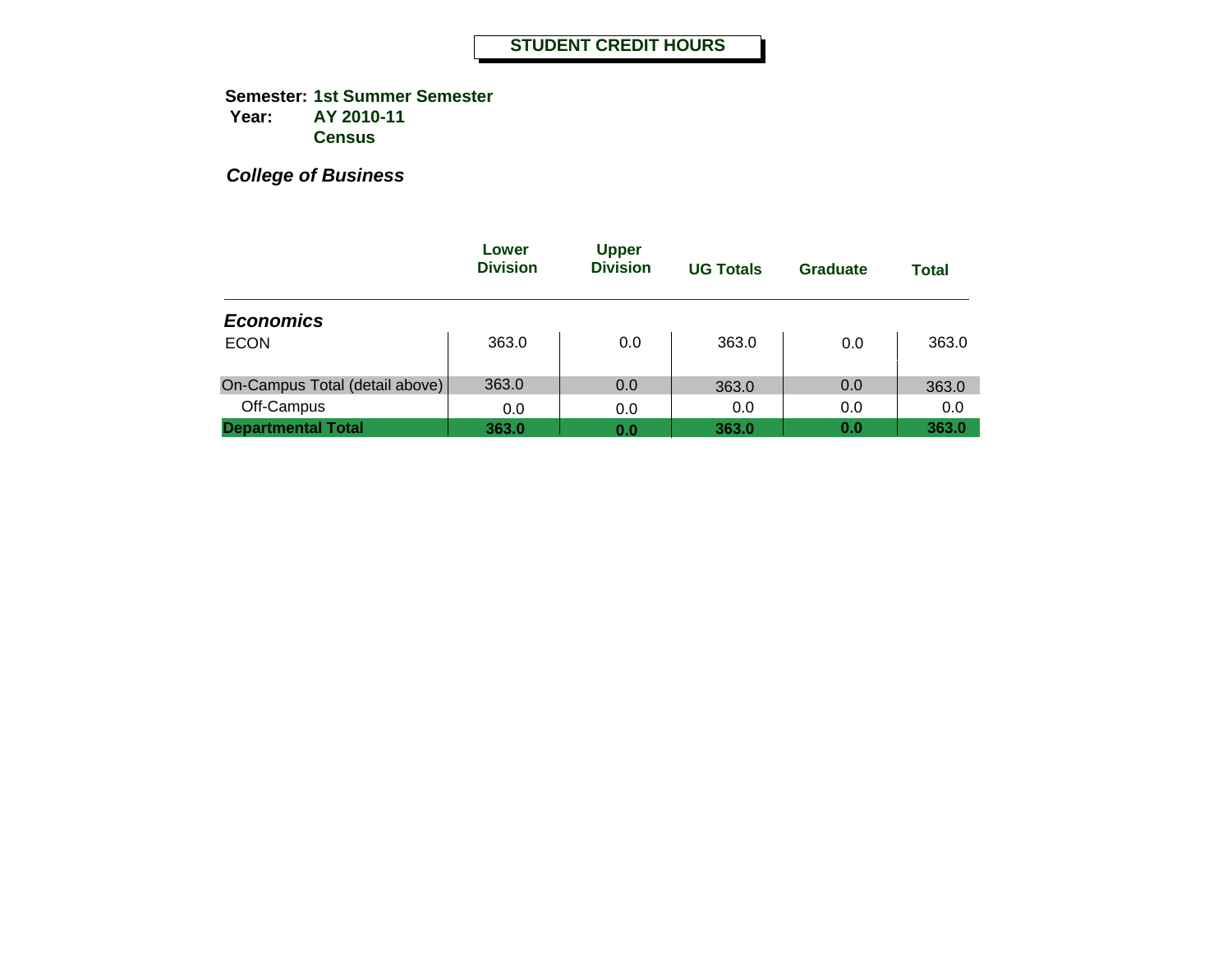**Semester: 1st Summer Semester Year: AY 2010-11 Census**

|                                | Lower<br><b>Division</b> | <b>Upper</b><br><b>Division</b> | <b>UG Totals</b> | <b>Graduate</b> | <b>Total</b> |
|--------------------------------|--------------------------|---------------------------------|------------------|-----------------|--------------|
| <b>Finance</b>                 |                          |                                 |                  |                 |              |
| BL.                            | 63.0                     | 0.0                             | 63.0             | 0.0             | 63.0         |
| <b>FIN</b>                     | 84.0                     | 144.0                           | 228.0            | 18.0            | 246.0        |
| RMI                            | 36.0                     | 0.0                             | 36.0             | 0.0             | 36.0         |
| On-Campus Total (detail above) | 183.0                    | 144.0                           | 327.0            | 18.0            | 345.0        |
| Off-Campus                     | 27.0                     | 3.0                             | 30.0             | 0.0             | 30.0         |
| <b>Departmental Total</b>      | 210.0                    | 147.0                           | 357.0            | 18.0            | 375.0        |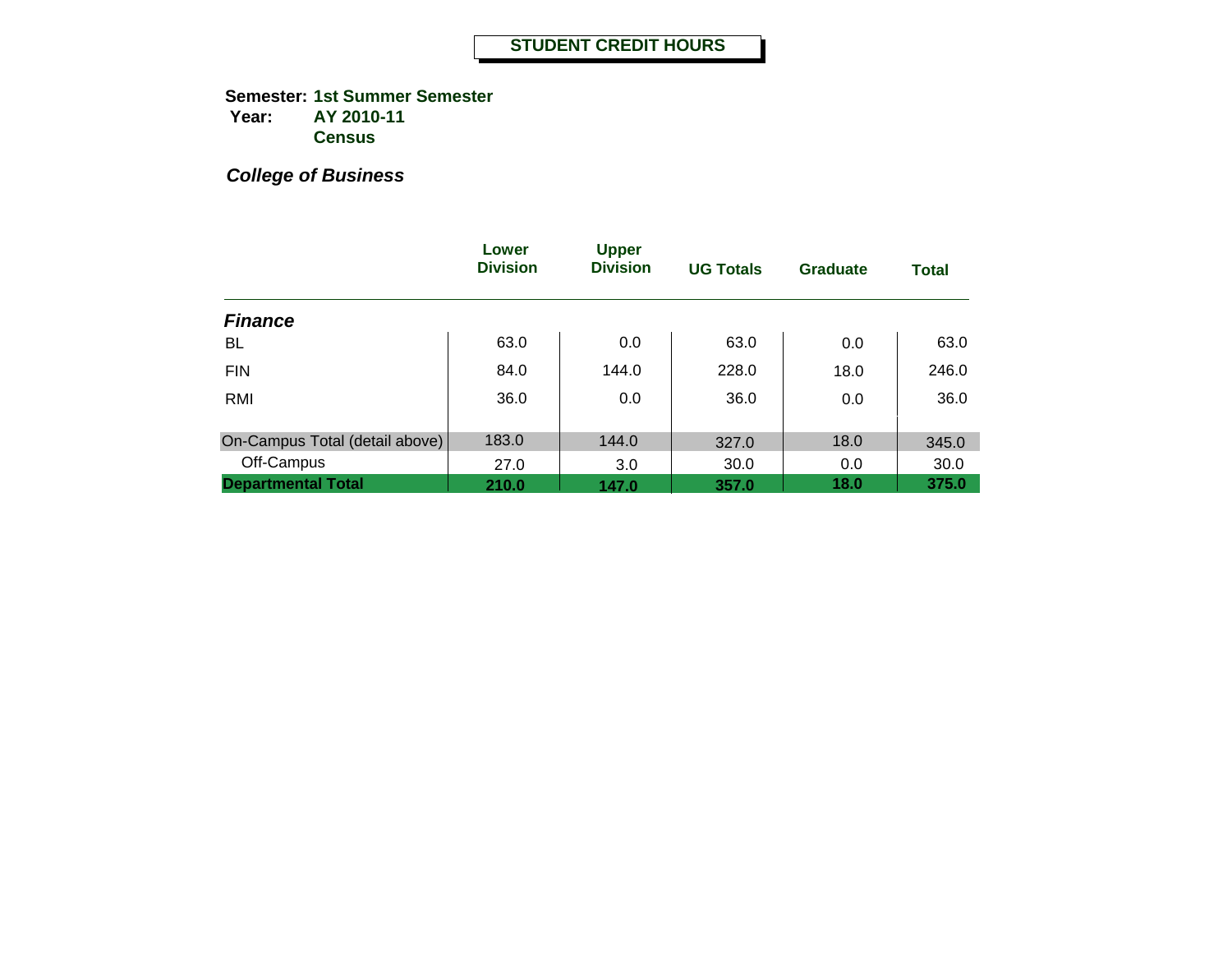**Semester: 1st Summer Semester Year: AY 2010-11 Census**

|                                     | Lower<br><b>Division</b> | <b>Upper</b><br><b>Division</b> | <b>UG Totals</b> | Graduate | <b>Total</b> |
|-------------------------------------|--------------------------|---------------------------------|------------------|----------|--------------|
| <b>Info Systems &amp; Oper Mgmt</b> |                          |                                 |                  |          |              |
| <b>ISOM</b>                         | 177.0                    | 151.0                           | 328.0            | 0.0      | 328.0        |
| <b>MBA</b>                          | 0.0                      | 0.0                             | 0.0              | 30.0     | 30.0         |
| On-Campus Total (detail above)      | 177.0                    | 151.0                           | 328.0            | 30.0     | 358.0        |
| Off-Campus                          | 0.0                      | 0.0                             | 0.0              | 39.0     | 39.0         |
| <b>Departmental Total</b>           | 177.0                    | 151.0                           | 328.0            | 69.0     | 397.0        |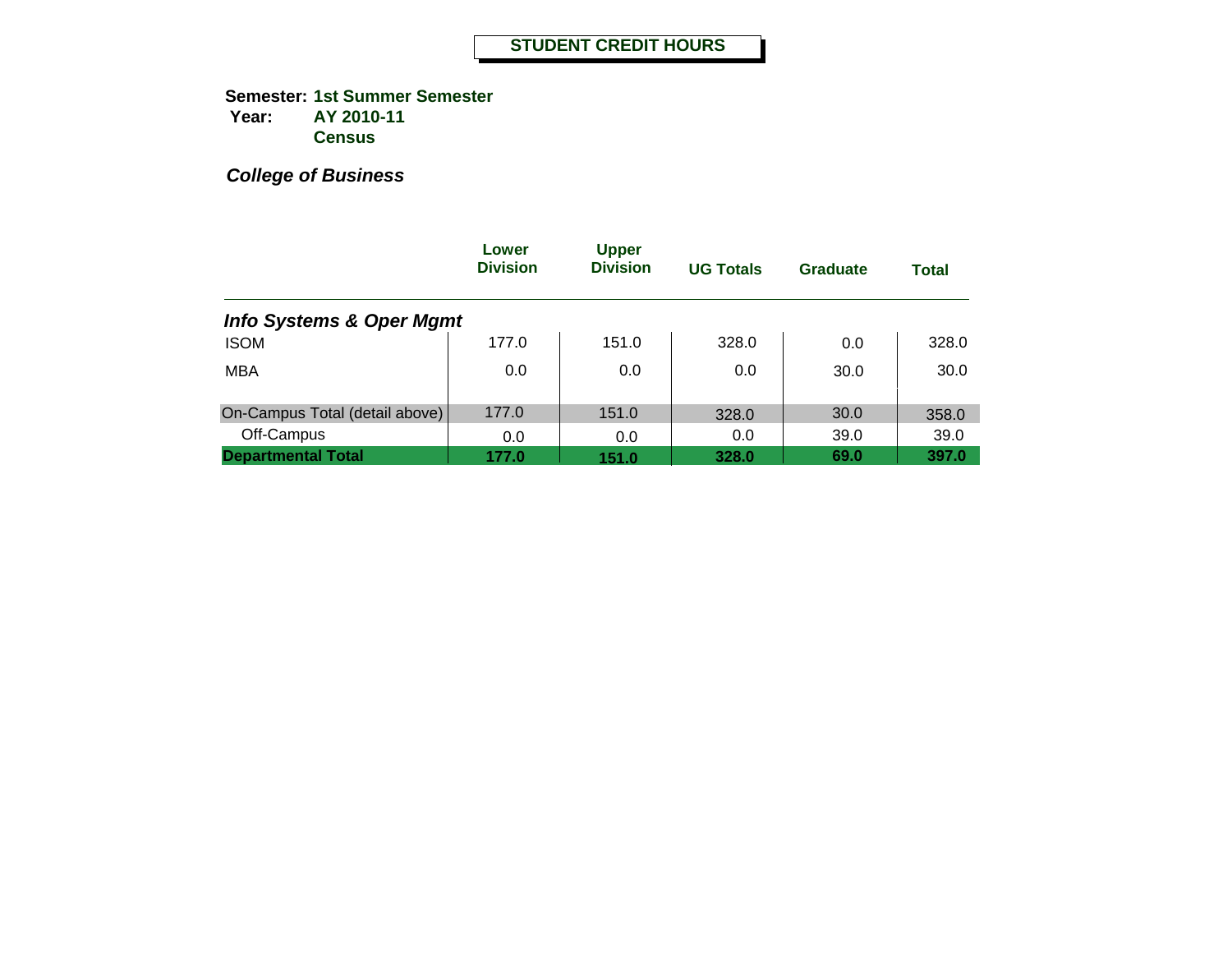**Semester: 1st Summer Semester Year: AY 2010-11 Census**

|                                   | Lower<br><b>Division</b> | <b>Upper</b><br><b>Division</b> | <b>UG Totals</b> | <b>Graduate</b> | <b>Total</b> |
|-----------------------------------|--------------------------|---------------------------------|------------------|-----------------|--------------|
| <b>Marketing &amp; Management</b> |                          |                                 |                  |                 |              |
| <b>BUSAD</b>                      | 0.0                      | 6.0                             | 6.0              | 0.0             | 6.0          |
| MGT                               | 0.0                      | 213.0                           | 213.0            | 0.0             | 213.0        |
| <b>MKG</b>                        | 0.0                      | 252.0                           | 252.0            | 0.0             | 252.0        |
| On-Campus Total (detail above)    | 0.0                      | 471.0                           | 471.0            | 0.0             | 471.0        |
| Off-Campus                        | 15.0                     | 33.0                            | 48.0             | 0.0             | 48.0         |
| <b>Departmental Total</b>         | 15.0                     | 504.0                           | 519.0            | 0.0             | 519.0        |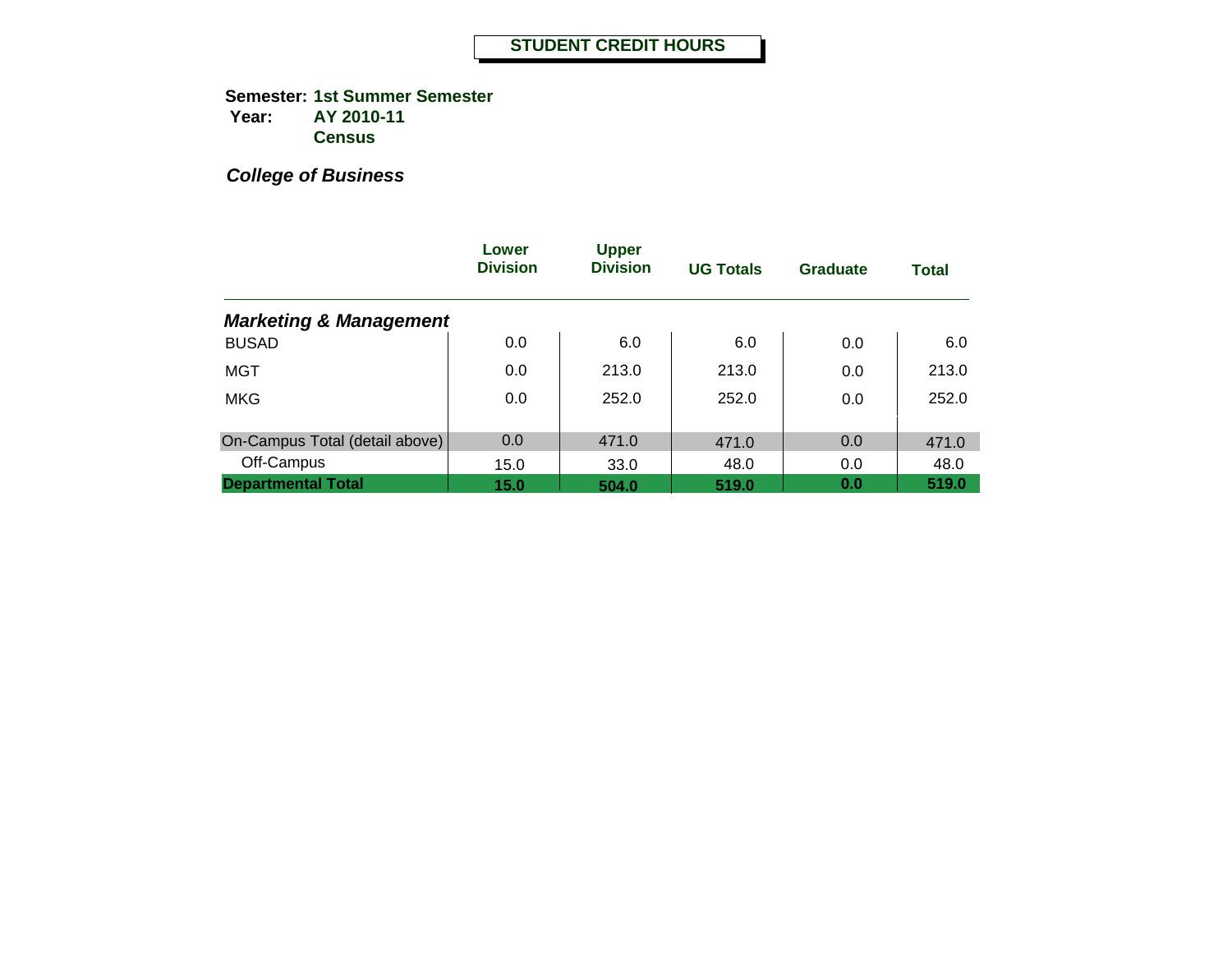**Semester: 1st Summer Semester Year: AY 2010-11 Census**

|                                           | Lower<br><b>Division</b> | <b>Upper</b><br><b>Division</b> | <b>UG Totals</b> | Graduate | Total |
|-------------------------------------------|--------------------------|---------------------------------|------------------|----------|-------|
| <b>Center for Info &amp; Comm Science</b> |                          |                                 |                  |          |       |
| <b>ICS</b>                                | 0.0                      | 0.0                             | 0.0              | 66.0     | 66.0  |
| On-Campus Total (detail above)            | 0.0                      | 0.0                             | 0.0              | 66.0     | 66.0  |
| Off-Campus                                | 0.0                      | 0.0                             | 0.0              | 0.0      | 0.0   |
| <b>Departmental Total</b>                 | 0.0                      | 0.0                             | 0.0              | 66.0     | 66.0  |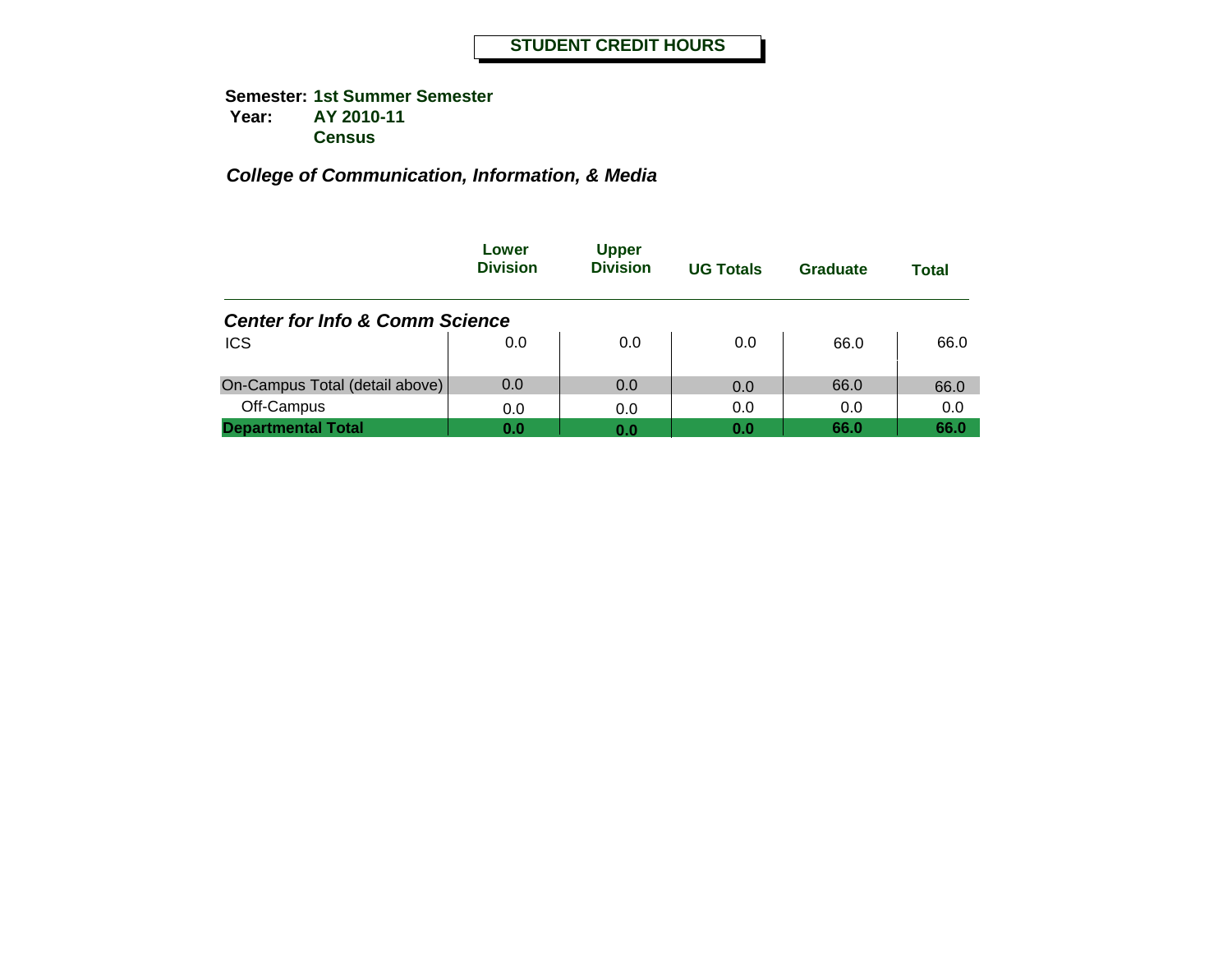**Semester: 1st Summer Semester Year: AY 2010-11 Census**

|                                | Lower<br><b>Division</b> | <b>Upper</b><br><b>Division</b> | <b>UG Totals</b> | <b>Graduate</b> | <b>Total</b> |
|--------------------------------|--------------------------|---------------------------------|------------------|-----------------|--------------|
| <b>Journalism</b>              |                          |                                 |                  |                 |              |
| <b>JOURN</b>                   | 12.0                     | 18.0                            | 30.0             | 0.0             | 30.0         |
| On-Campus Total (detail above) | 12.0                     | 18.0                            | 30.0             | 0.0             | 30.0         |
| Off-Campus                     | 3.0                      | 0.0                             | 3.0              | 0.0             | 3.0          |
| <b>Departmental Total</b>      | 15.0                     | 18.0                            | 33.0             | 0.0             | 33.0         |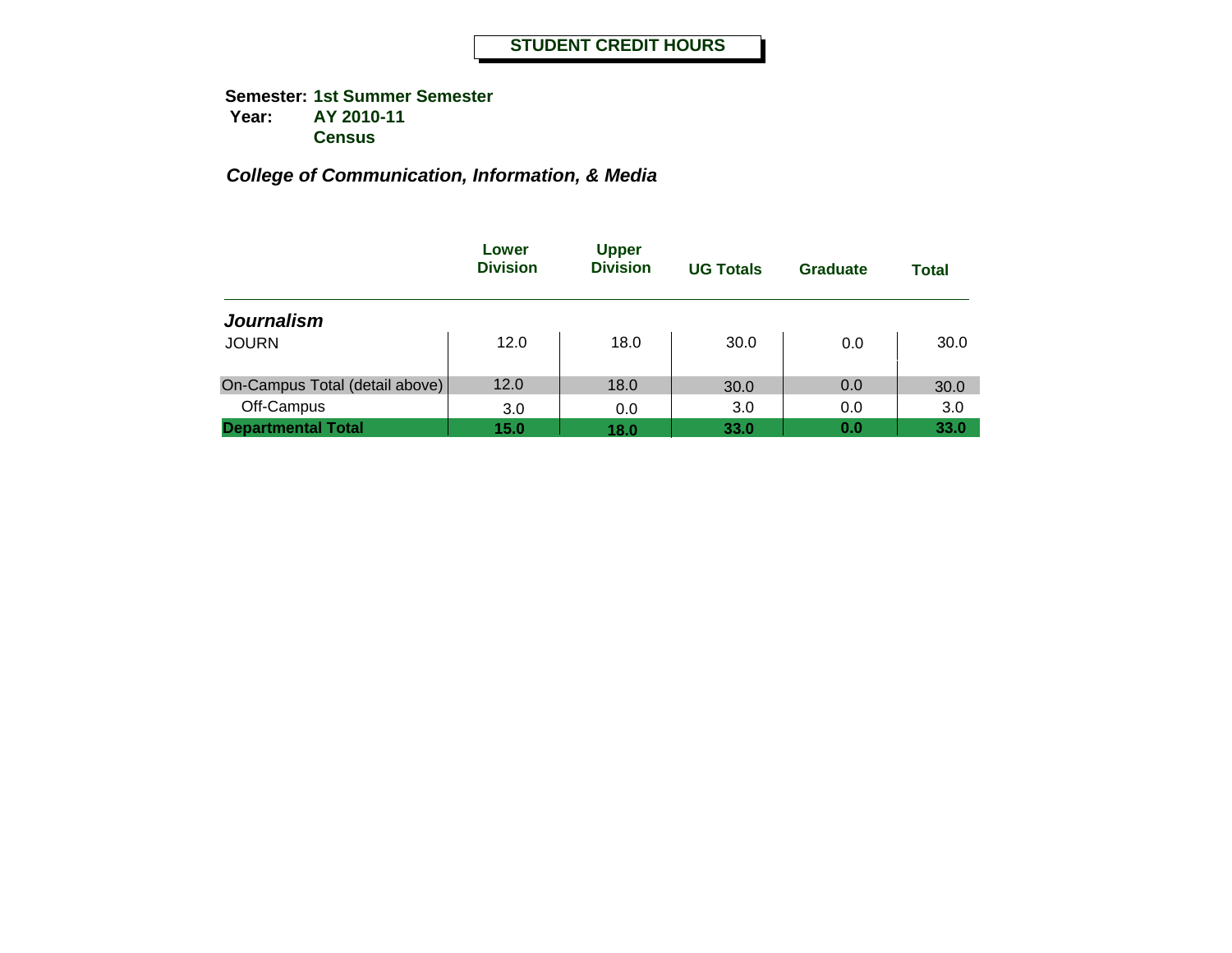**Semester: 1st Summer Semester Year: AY 2010-11 Census**

|                                | Lower<br><b>Division</b> | <b>Upper</b><br><b>Division</b> | <b>UG Totals</b> | Graduate | Total |
|--------------------------------|--------------------------|---------------------------------|------------------|----------|-------|
| <b>Communication Studies</b>   |                          |                                 |                  |          |       |
| <b>COMM</b>                    | 312.0                    | 64.0                            | 376.0            | 0.0      | 376.0 |
| On-Campus Total (detail above) | 312.0                    | 64.0                            | 376.0            | 0.0      | 376.0 |
| Off-Campus                     | 30.0                     | 21.0                            | 51.0             | 0.0      | 51.0  |
| <b>Departmental Total</b>      | 342.0                    | 85.0                            | 427.0            | 0.0      | 427.0 |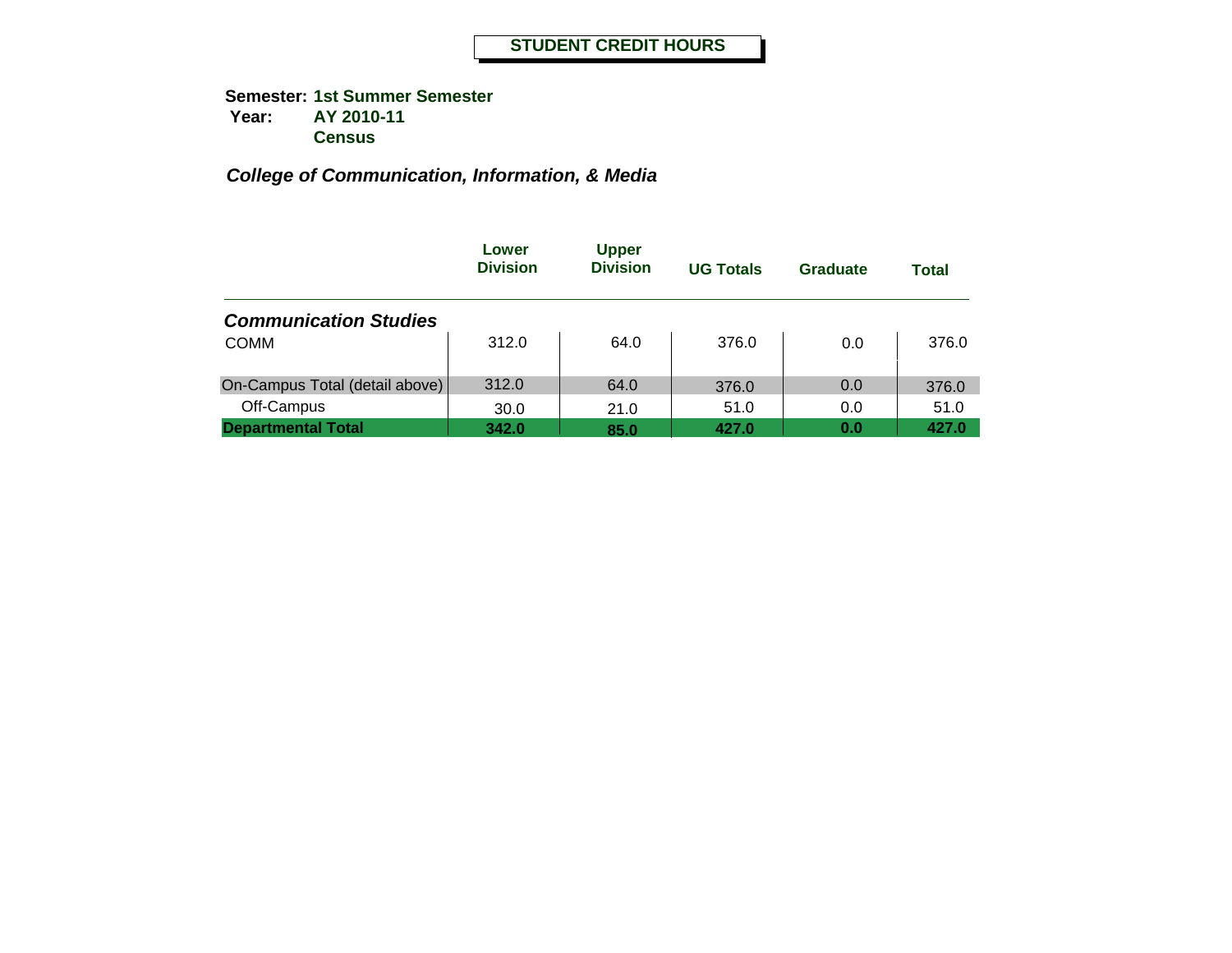**Semester: 1st Summer Semester Year: AY 2010-11 Census**

|                                | Lower<br><b>Division</b> | <b>Upper</b><br><b>Division</b> | <b>UG Totals</b> | Graduate | <b>Total</b> |
|--------------------------------|--------------------------|---------------------------------|------------------|----------|--------------|
| <b>Telecommunications</b>      |                          |                                 |                  |          |              |
| <b>TCOM</b>                    | 103.0                    | 288.0                           | 391.0            | 6.0      | 397.0        |
| On-Campus Total (detail above) | 103.0                    | 288.0                           | 391.0            | 6.0      | 397.0        |
| Off-Campus                     | 0.0                      | 21.0                            | 21.0             | 0.0      | 21.0         |
| <b>Departmental Total</b>      | 103.0                    | 309.0                           | 412.0            | 6.0      | 418.0        |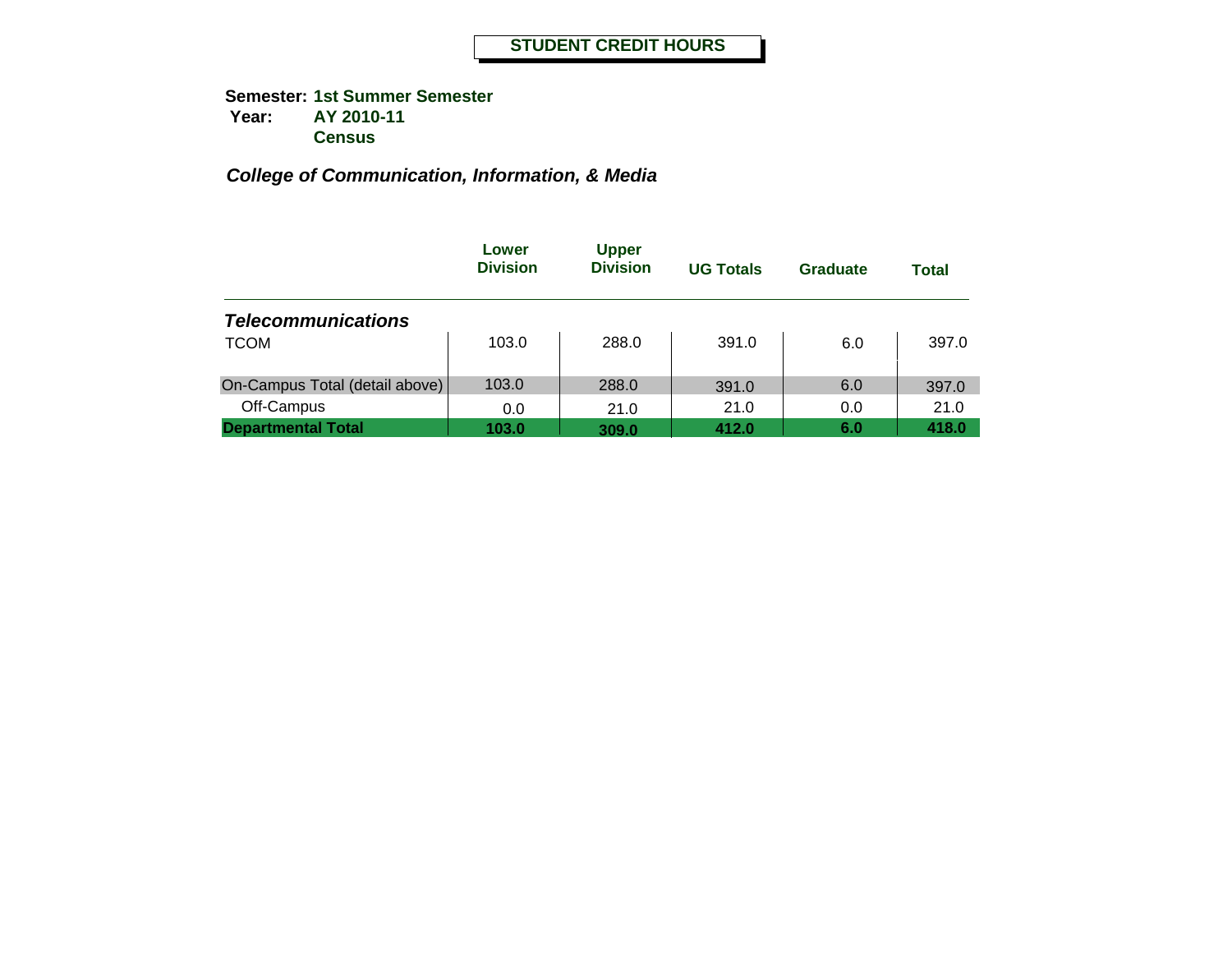**Semester: 1st Summer Semester Year: AY 2010-11 Census**

*College of Fine Arts*

|                                | Lower<br><b>Division</b> | <b>Upper</b><br><b>Division</b> | <b>UG Totals</b> | <b>Graduate</b> | <b>Total</b> |
|--------------------------------|--------------------------|---------------------------------|------------------|-----------------|--------------|
| <b>Art</b>                     |                          |                                 |                  |                 |              |
| <b>ACR</b>                     | 15.0                     | 63.0                            | 78.0             | 3.0             | 81.0         |
| <b>ADS</b>                     | 75.0                     | 0.0                             | 75.0             | 0.0             | 75.0         |
| <b>AFA</b>                     | 102.0                    | 66.0                            | 168.0            | 15.0            | 183.0        |
| <b>AHS</b>                     | 75.0                     | 3.0                             | 78.0             | 0.0             | 78.0         |
| <b>ART</b>                     | 0.0                      | 18.0                            | 18.0             | 6.0             | 24.0         |
| On-Campus Total (detail above) | 267.0                    | 150.0                           | 417.0            | 24.0            | 441.0        |
| Off-Campus                     | 18.0                     | 87.0                            | 105.0            | 0.0             | 105.0        |
| <b>Departmental Total</b>      | 285.0                    | 237.0                           | 522.0            | 24.0            | 546.0        |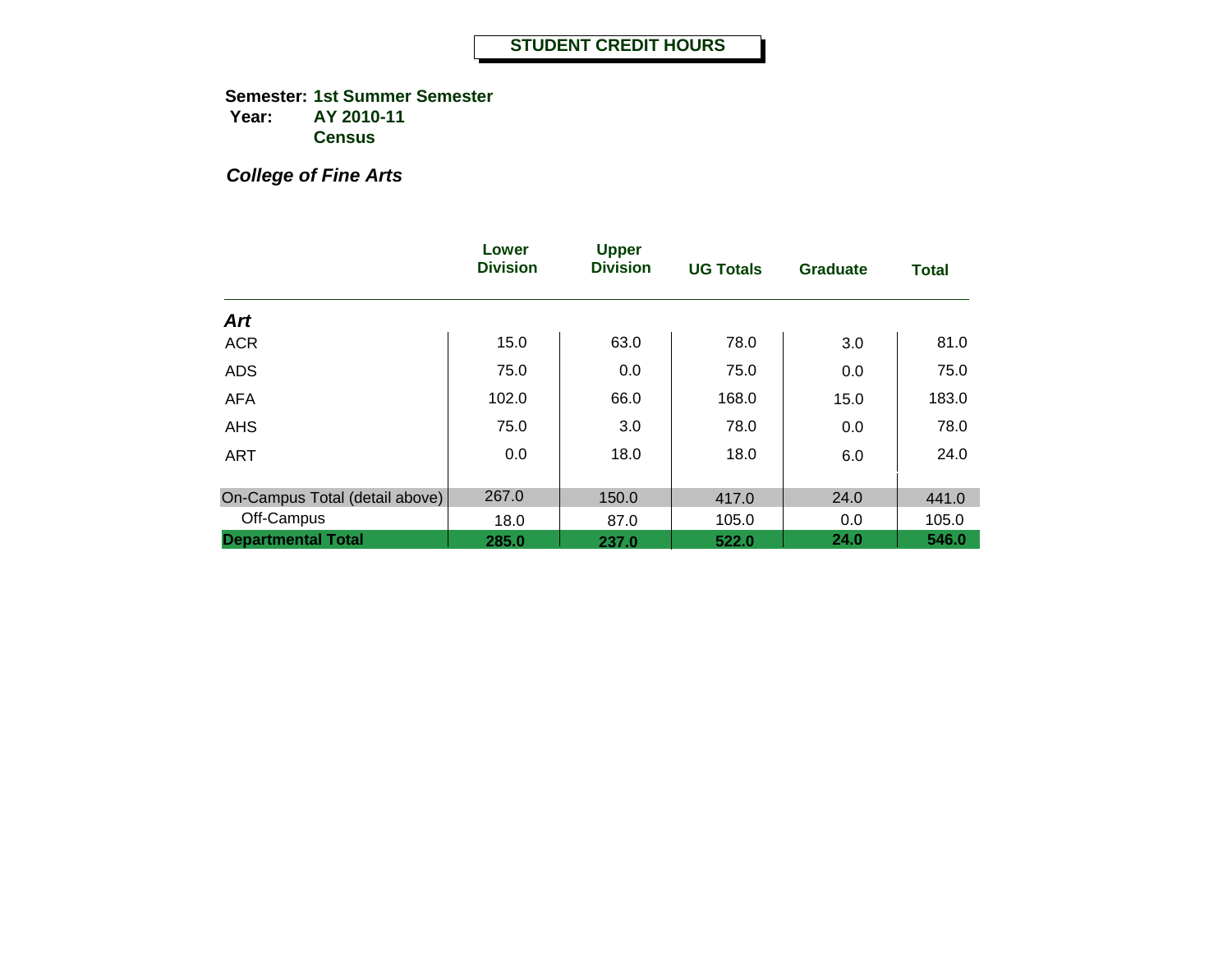**Semester: 1st Summer Semester Year: AY 2010-11 Census**

# *College of Fine Arts*

|                                | Lower<br><b>Division</b> | <b>Upper</b><br><b>Division</b> | <b>UG Totals</b> | <b>Graduate</b> | <b>Total</b> |
|--------------------------------|--------------------------|---------------------------------|------------------|-----------------|--------------|
| <b>Music</b>                   |                          |                                 |                  |                 |              |
| <b>DISS</b>                    | 0.0                      | 0.0                             | 0.0              | 7.0             | 7.0          |
| <b>MUHIS</b>                   | 0.0                      | 111.0                           | 111.0            | 0.0             | 111.0        |
| <b>MUMET</b>                   | 0.0                      | 14.0                            | 14.0             | 0.0             | 14.0         |
| <b>MUSCH</b>                   | 0.0                      | 20.0                            | 20.0             | 4.0             | 24.0         |
| <b>MUSED</b>                   | 21.0                     | 0.0                             | 21.0             | 0.0             | 21.0         |
| <b>MUSPE</b>                   | 31.0                     | 7.0                             | 38.0             | 51.0            | 89.0         |
| <b>MUSTH</b>                   | 30.0                     | 26.0                            | 56.0             | 31.0            | 87.0         |
| On-Campus Total (detail above) | 82.0                     | 178.0                           | 260.0            | 93.0            | 353.0        |
| Off-Campus                     | 0.0                      | 6.0                             | 6.0              | 4.0             | 10.0         |
| <b>Departmental Total</b>      | 82.0                     | 184.0                           | 266.0            | 97.0            | 363.0        |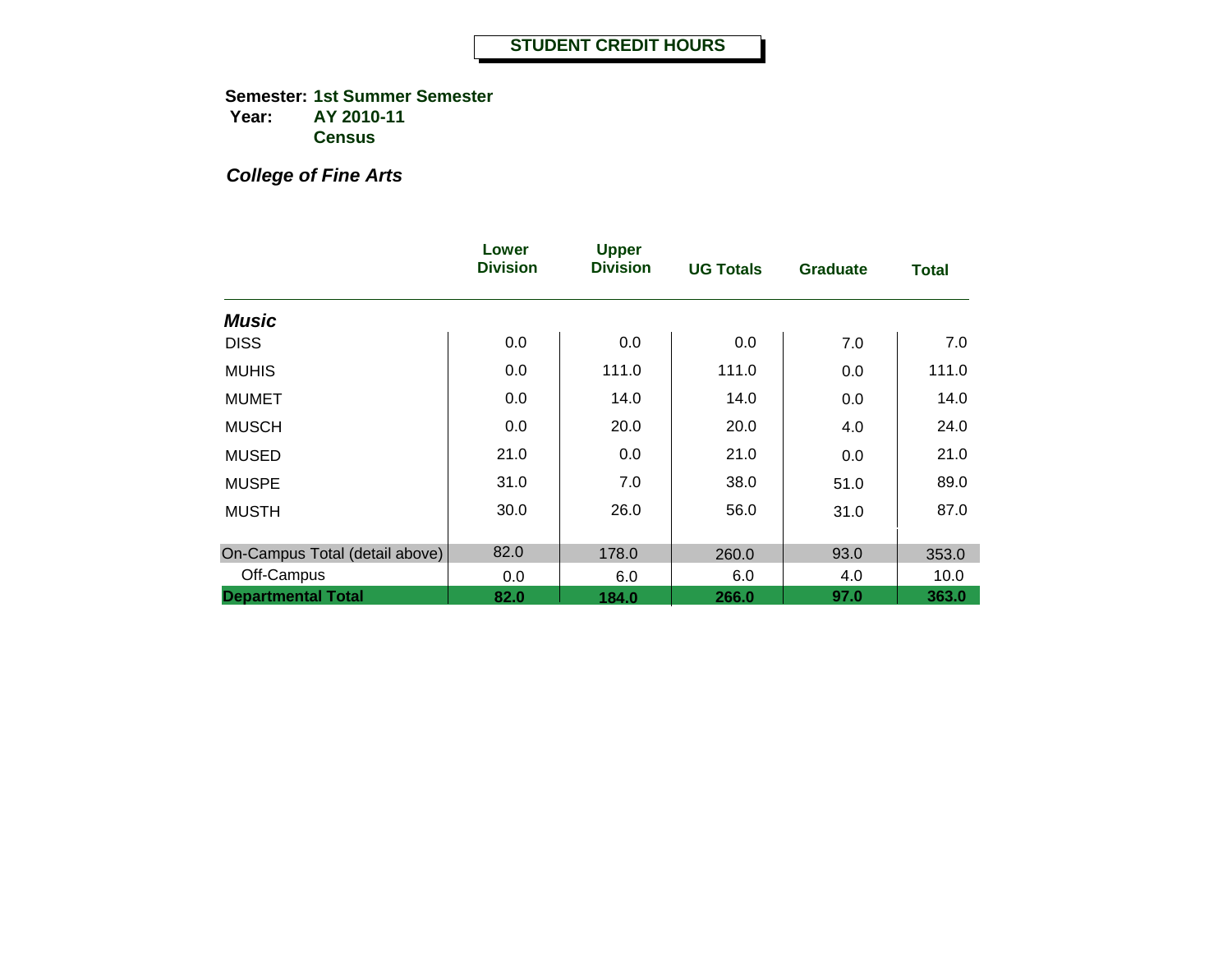**Semester: 1st Summer Semester Year: AY 2010-11 Census**

*College of Fine Arts*

|                                | Lower<br><b>Division</b> | <b>Upper</b><br><b>Division</b> | <b>UG Totals</b> | Graduate | <b>Total</b> |
|--------------------------------|--------------------------|---------------------------------|------------------|----------|--------------|
| <b>Theatre &amp; Dance</b>     |                          |                                 |                  |          |              |
| <b>DANCE</b>                   | 27.0                     | 0.0                             | 27.0             | 0.0      | 27.0         |
| <b>THEAT</b>                   | 78.0                     | 44.0                            | 122.0            | 0.0      | 122.0        |
| On-Campus Total (detail above) | 105.0                    | 44.0                            | 149.0            | 0.0      | 149.0        |
| Off-Campus                     | 0.0                      | 6.0                             | 6.0              | 0.0      | 6.0          |
| <b>Departmental Total</b>      | 105.0                    | 50.0                            | 155.0            | 0.0      | 155.0        |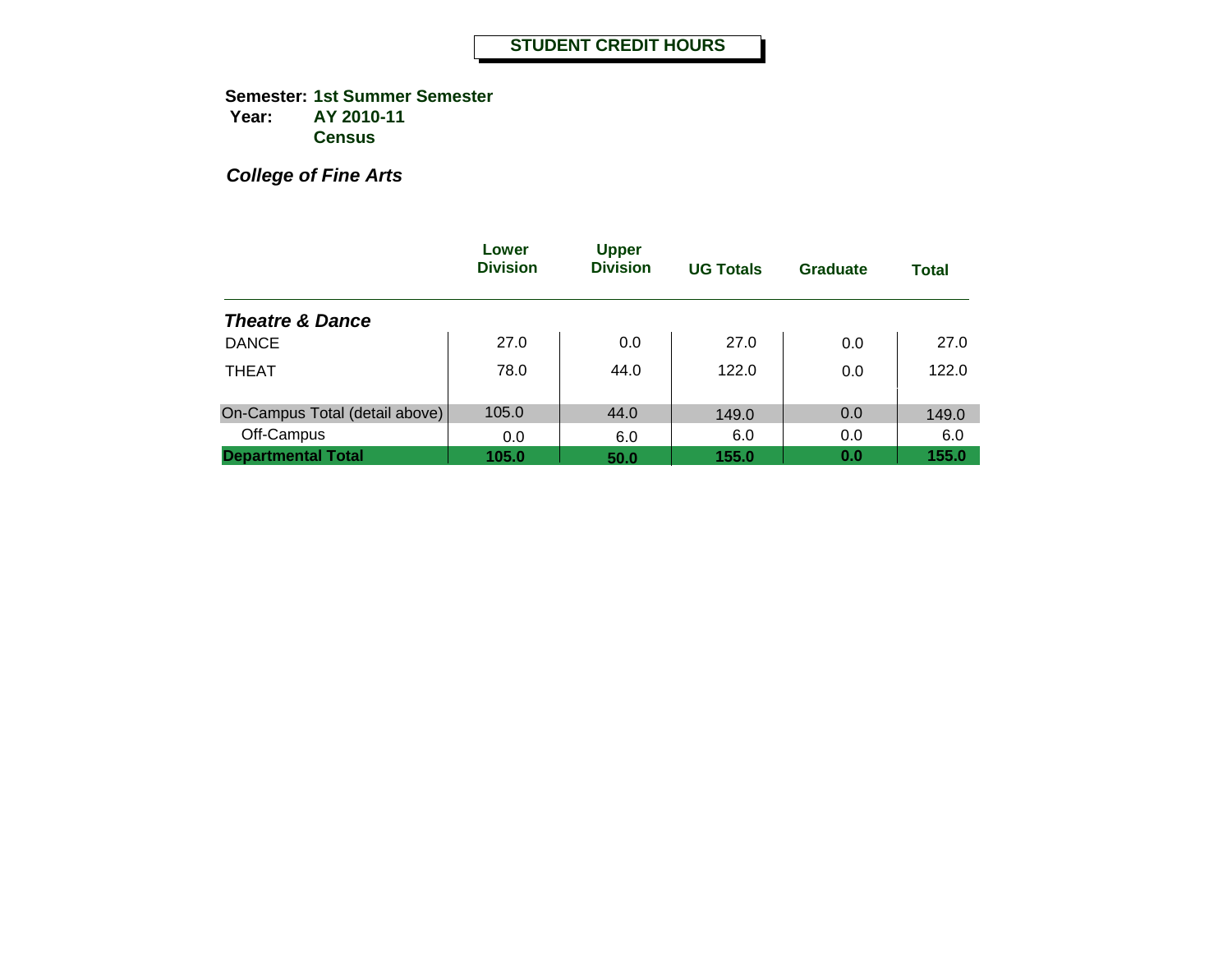**Semester: 1st Summer Semester Year: AY 2010-11 Census**

|                                | Lower<br><b>Division</b> | <b>Upper</b><br><b>Division</b> | <b>UG Totals</b> | <b>Graduate</b> | <b>Total</b> |
|--------------------------------|--------------------------|---------------------------------|------------------|-----------------|--------------|
| Anthropology                   |                          |                                 |                  |                 |              |
| <b>ANTH</b>                    | 81.0                     | 15.0                            | 96.0             | 0.0             | 96.0         |
| <b>THES</b>                    | 0.0                      | 0.0                             | 0.0              | 6.0             | 6.0          |
| On-Campus Total (detail above) | 81.0                     | 15.0                            | 96.0             | 6.0             | 102.0        |
| Off-Campus                     | 0.0                      | 54.0                            | 54.0             | 18.0            | 72.0         |
| <b>Departmental Total</b>      | 81.0                     | 69.0                            | 150.0            | 24.0            | 174.0        |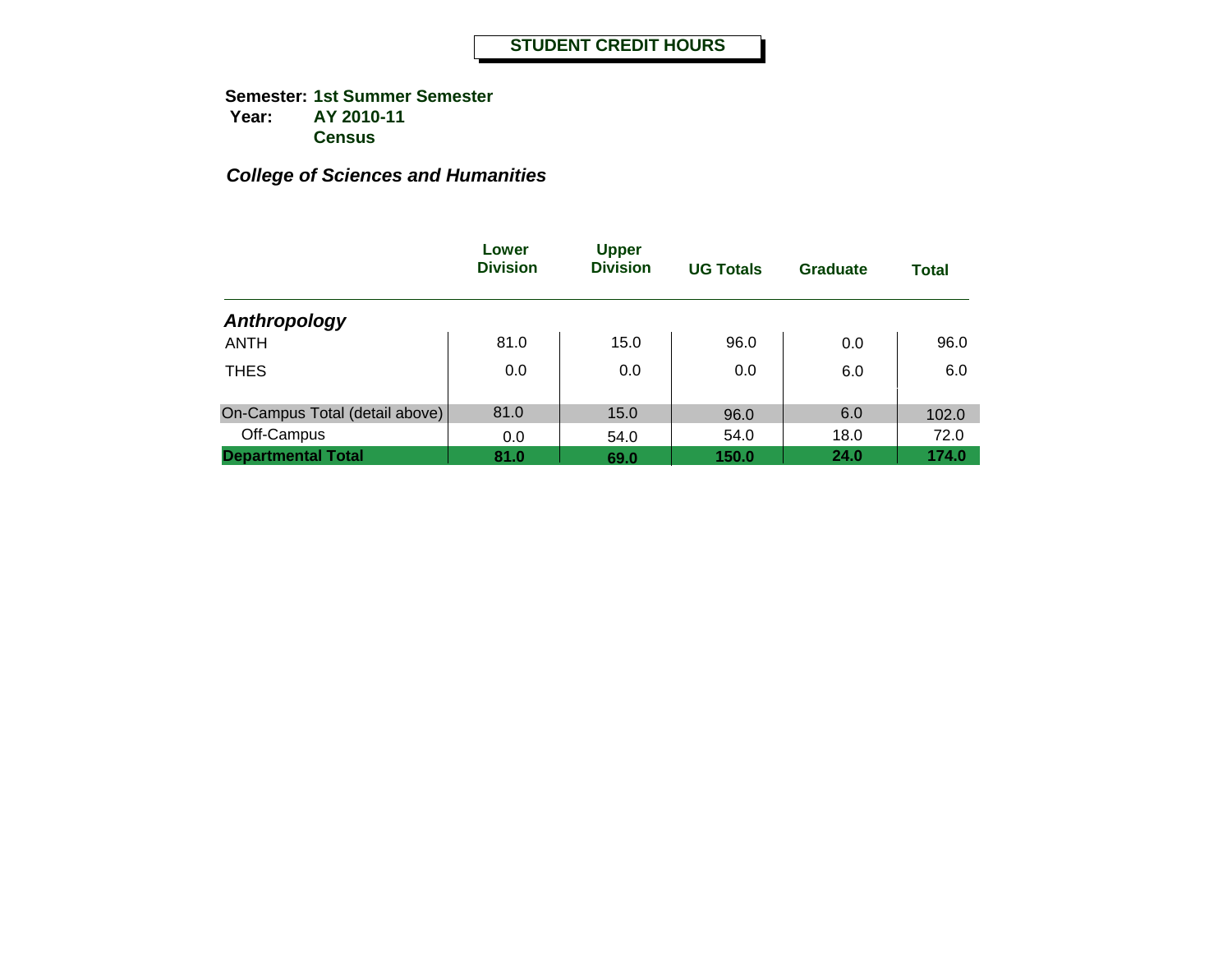**Semester: 1st Summer Semester Year: AY 2010-11 Census**

|                                | Lower<br><b>Division</b> | <b>Upper</b><br><b>Division</b> | <b>UG Totals</b> | <b>Graduate</b> | <b>Total</b> |
|--------------------------------|--------------------------|---------------------------------|------------------|-----------------|--------------|
| <b>Biology</b>                 |                          |                                 |                  |                 |              |
| <b>BIO</b>                     | 191.0                    | 55.0                            | 246.0            | 17.0            | 263.0        |
| <b>HONRS</b>                   | 9.0                      | 12.0                            | 21.0             | 0.0             | 21.0         |
| <b>MASTR</b>                   | 0.0                      | 0.0                             | 0.0              | 0.0             | 0.0          |
| SCI                            | 0.0                      | 72.0                            | 72.0             | 0.0             | 72.0         |
| On-Campus Total (detail above) | 200.0                    | 139.0                           | 339.0            | 17.0            | 356.0        |
| Off-Campus                     | 0.0                      | 0.0                             | 0.0              | 0.0             | 0.0          |
| <b>Departmental Total</b>      | 200.0                    | 139.0                           | 339.0            | 17.0            | 356.0        |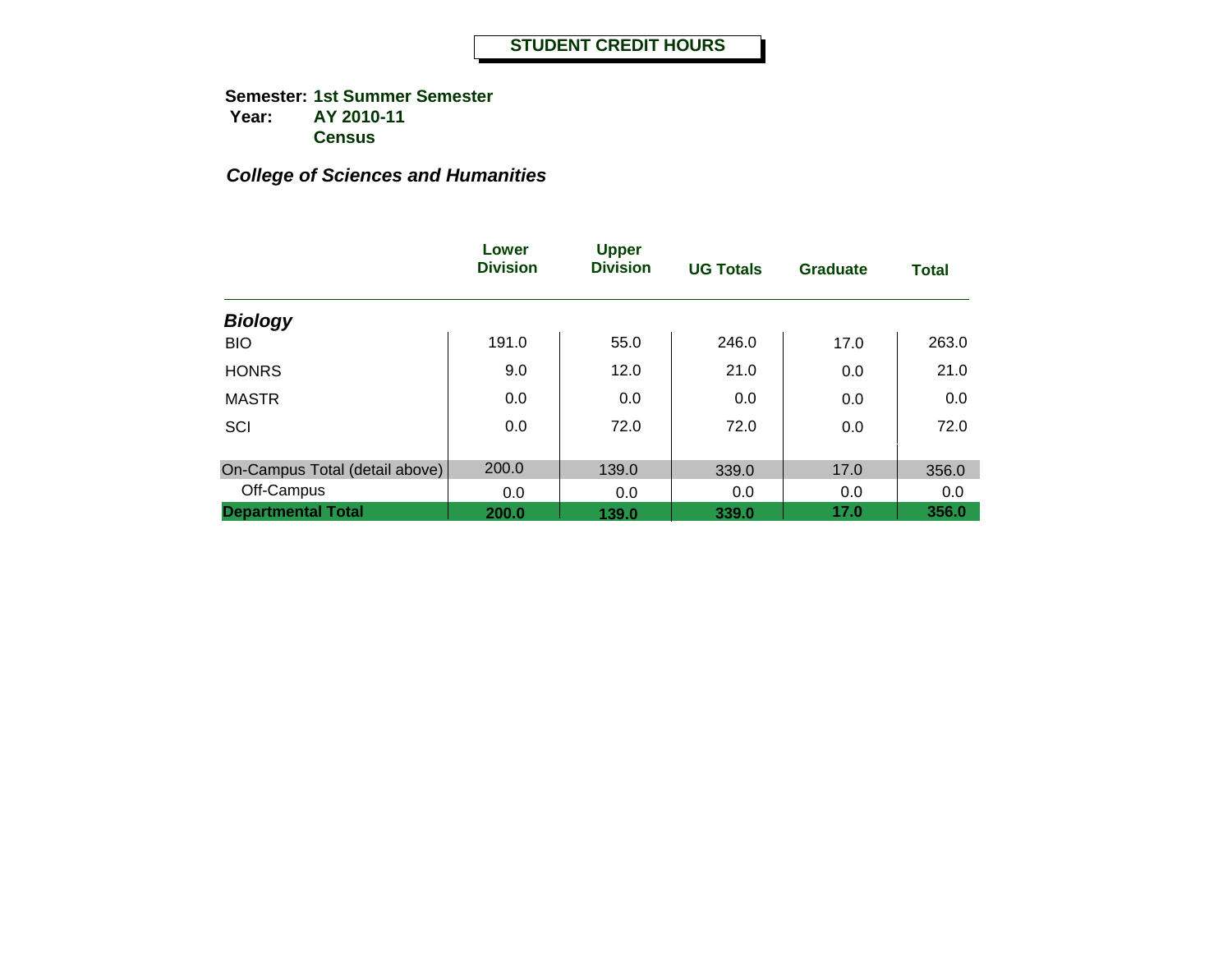**Semester: 1st Summer Semester Year: AY 2010-11 Census**

|                                | Lower<br><b>Division</b> | <b>Upper</b><br><b>Division</b> | <b>UG Totals</b> | Graduate | <b>Total</b> |
|--------------------------------|--------------------------|---------------------------------|------------------|----------|--------------|
| <b>Chemistry</b>               |                          |                                 |                  |          |              |
| <b>CHEM</b>                    | 156.0                    | 16.0                            | 172.0            | 24.0     | 196.0        |
| <b>THES</b>                    | 0.0                      | 0.0                             | 0.0              | 21.0     | 21.0         |
| On-Campus Total (detail above) | 156.0                    | 16.0                            | 172.0            | 45.0     | 217.0        |
| Off-Campus                     | 0.0                      | 0.0                             | 0.0              | 0.0      | 0.0          |
| <b>Departmental Total</b>      | 156.0                    | 16.0                            | 172.0            | 45.0     | 217.0        |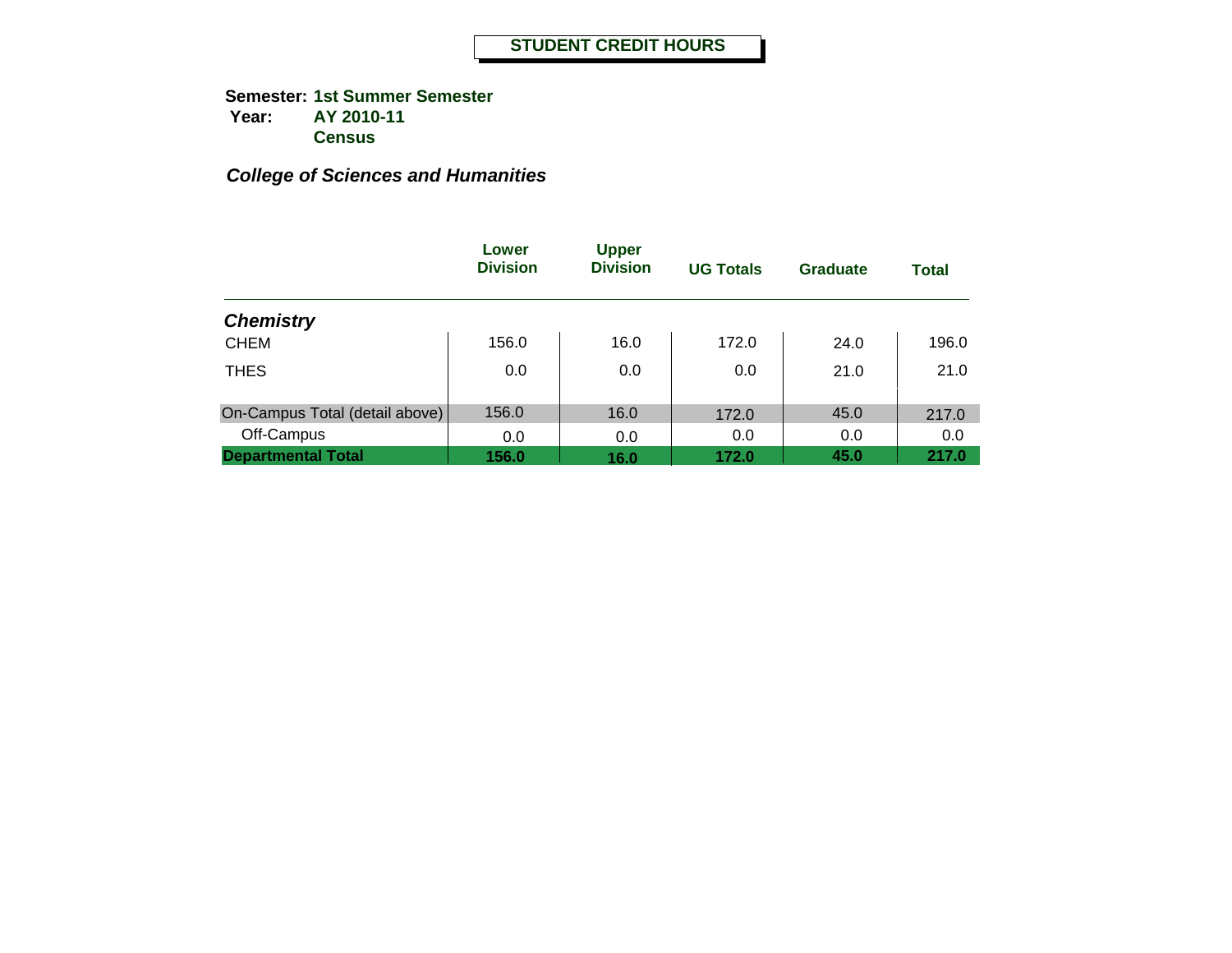**Semester: 1st Summer Semester Year: AY 2010-11 Census**

|                                           | Lower<br><b>Division</b> | <b>Upper</b><br><b>Division</b> | <b>UG Totals</b> | Graduate | <b>Total</b> |
|-------------------------------------------|--------------------------|---------------------------------|------------------|----------|--------------|
| <b>Criminal Justice &amp; Criminology</b> |                          |                                 |                  |          |              |
| <b>CJC</b>                                | 99.0                     | 0.0                             | 99.0             | 0.0      | 99.0         |
| On-Campus Total (detail above)            | 99.0                     | 0.0                             | 99.0             | 0.0      | 99.0         |
| Off-Campus                                | 105.0                    | 51.0                            | 156.0            | 0.0      | 156.0        |
| <b>Departmental Total</b>                 | 204.0                    | 51.0                            | 255.0            | 0.0      | 255.0        |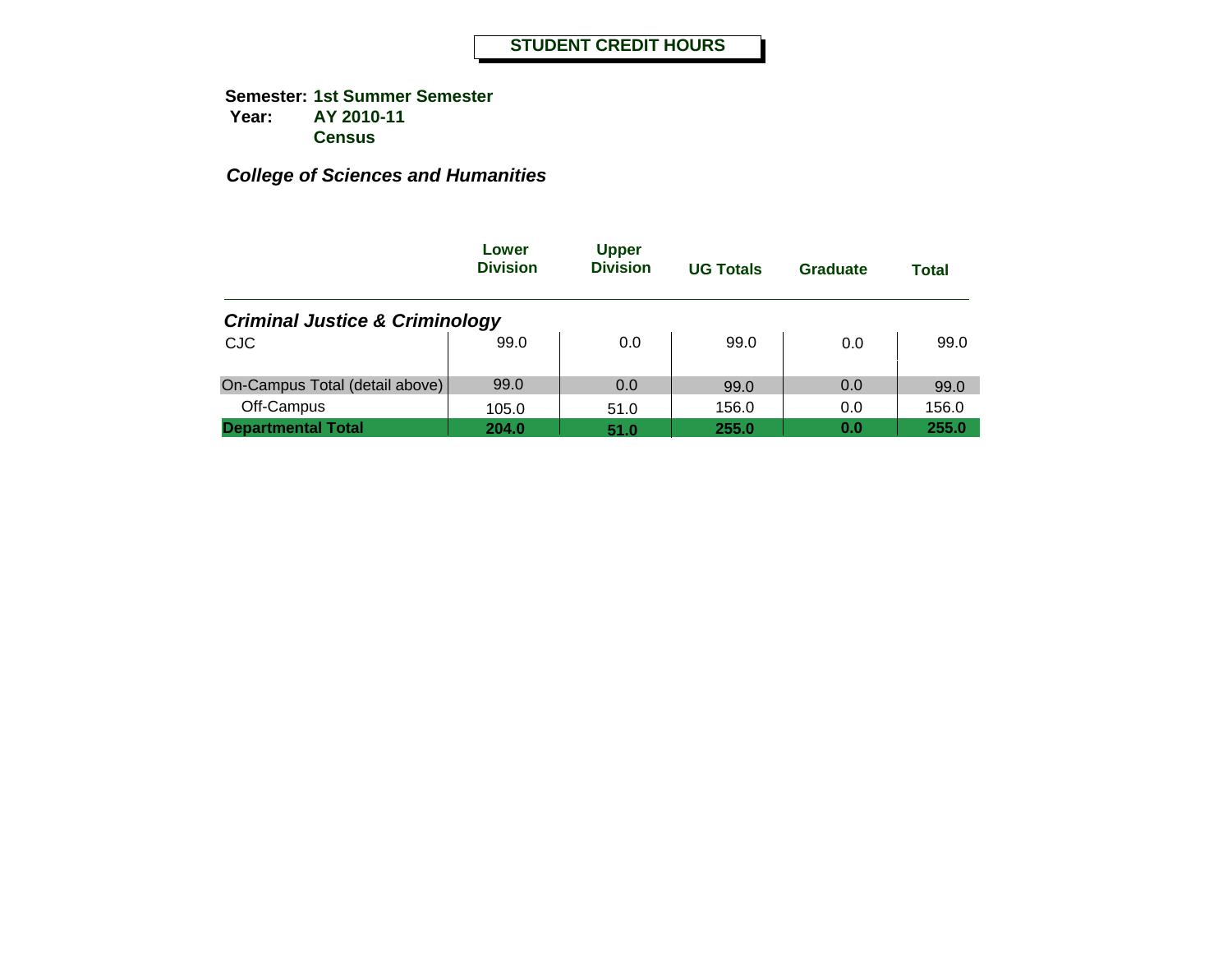**Semester: 1st Summer Semester Year: AY 2010-11 Census**

|                                | Lower<br><b>Division</b> | <b>Upper</b><br><b>Division</b> | <b>UG Totals</b> | Graduate | Total |
|--------------------------------|--------------------------|---------------------------------|------------------|----------|-------|
| <b>Computer Science</b>        |                          |                                 |                  |          |       |
| <b>CS</b>                      | 116.0                    | 60.0                            | 176.0            | 6.0      | 182.0 |
| On-Campus Total (detail above) | 116.0                    | 60.0                            | 176.0            | 6.0      | 182.0 |
| Off-Campus                     | 0.0                      | 0.0                             | 0.0              | 0.0      | 0.0   |
| <b>Departmental Total</b>      | 116.0                    | 60.0                            | 176.0            | 6.0      | 182.0 |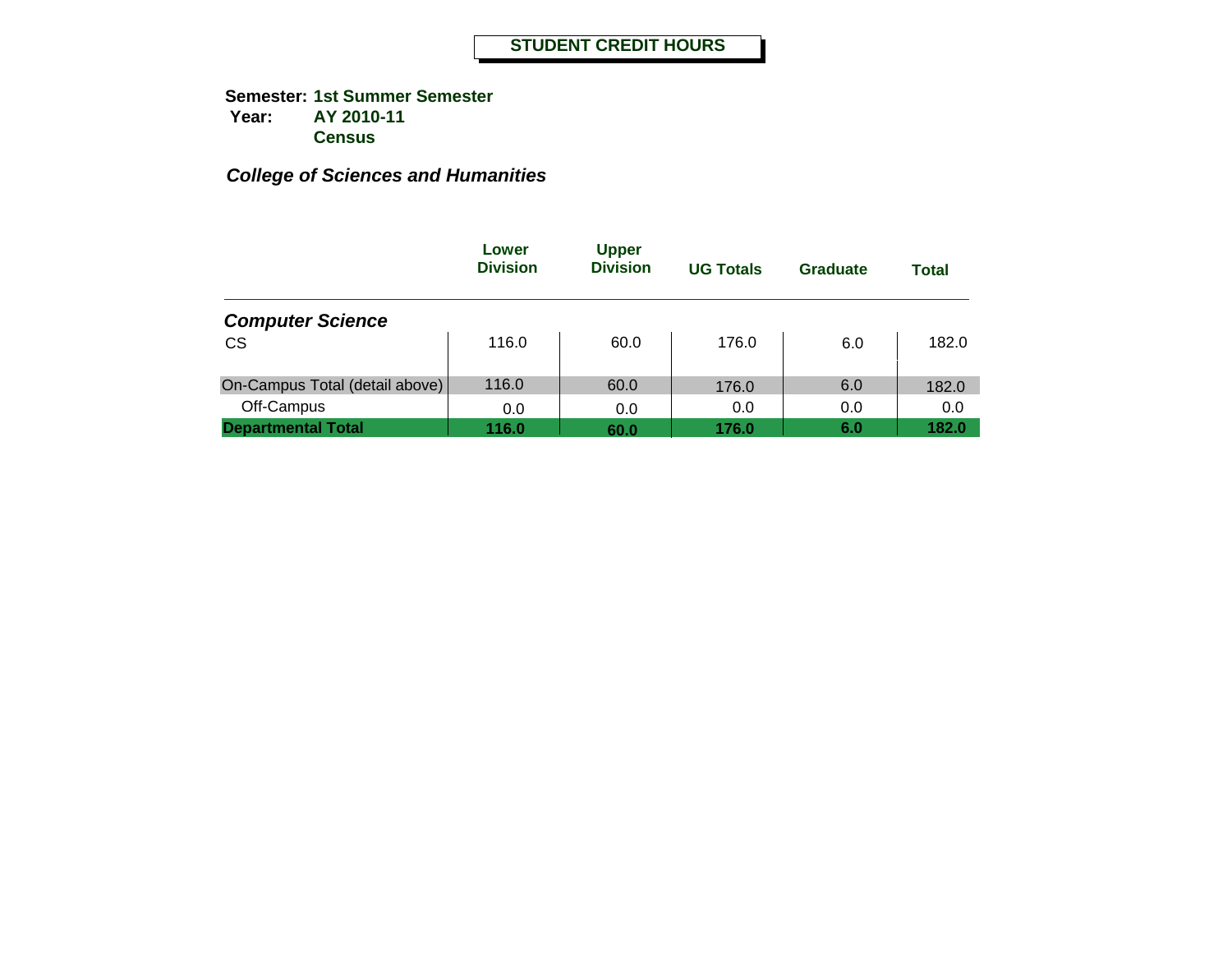**Semester: 1st Summer Semester Year: AY 2010-11 Census**

|                                | Lower<br><b>Division</b> | <b>Upper</b><br><b>Division</b> | <b>UG Totals</b> | <b>Graduate</b> | <b>Total</b> |
|--------------------------------|--------------------------|---------------------------------|------------------|-----------------|--------------|
| <b>English</b>                 |                          |                                 |                  |                 |              |
| <b>DISS</b>                    | 0.0                      | 0.0                             | 0.0              | 15.0            | 15.0         |
| <b>ENG</b>                     | 54.0                     | 101.0                           | 155.0            | 114.0           | 269.0        |
| <b>HONRS</b>                   | 0.0                      | 18.0                            | 18.0             | 0.0             | 18.0         |
| <b>MASTR</b>                   | 0.0                      | 0.0                             | 0.0              | 0.0             | 0.0          |
| <b>RES</b>                     | 0.0                      | 0.0                             | 0.0              | 6.0             | 6.0          |
| On-Campus Total (detail above) | 54.0                     | 119.0                           | 173.0            | 135.0           | 308.0        |
| Off-Campus                     | 0.0                      | 6.0                             | 6.0              | 0.0             | 6.0          |
| <b>Departmental Total</b>      | 54.0                     | 125.0                           | 179.0            | 135.0           | 314.0        |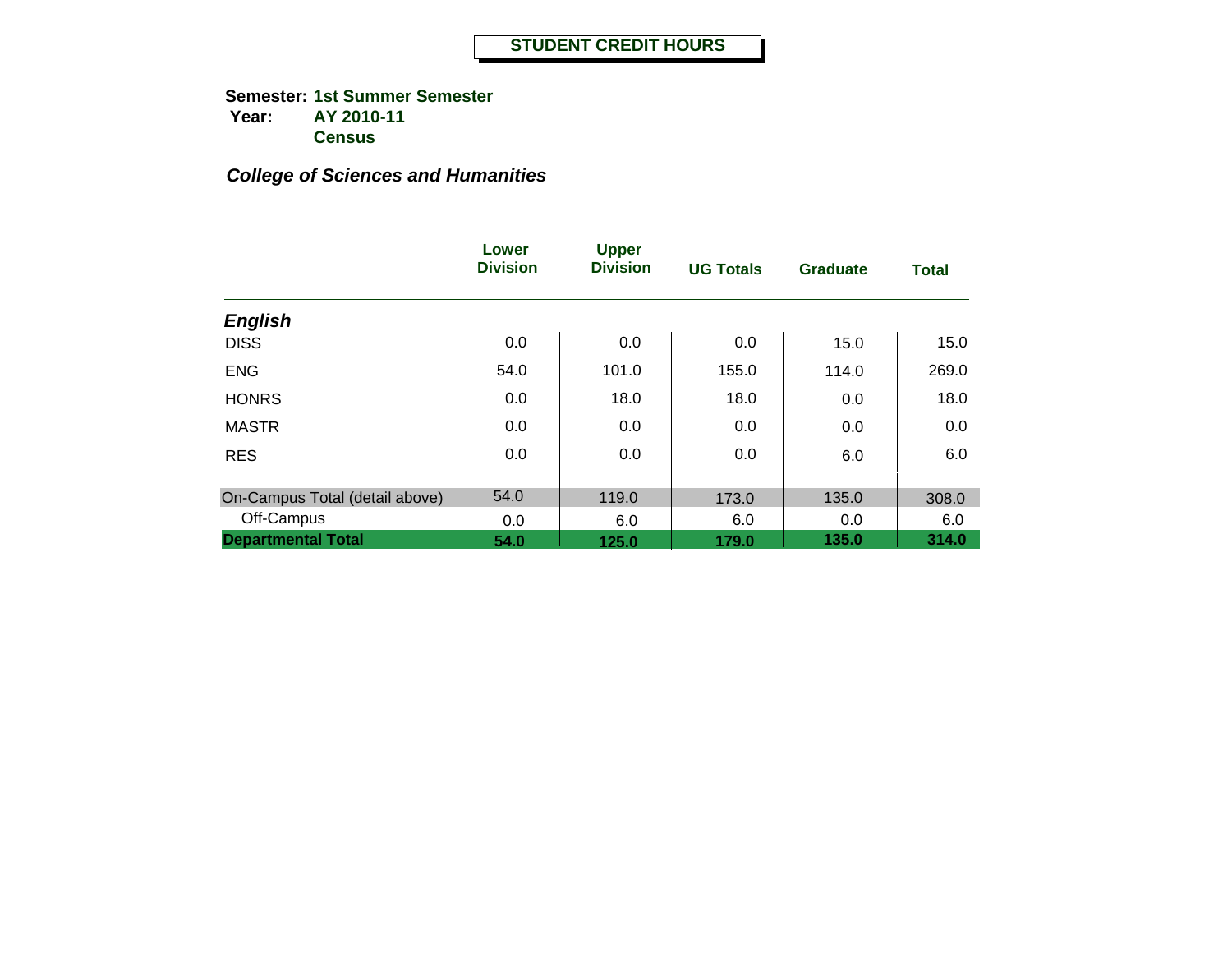**Semester: 1st Summer Semester Year: AY 2010-11 Census**

|                                        | Lower<br><b>Division</b> | <b>Upper</b><br><b>Division</b> | <b>UG Totals</b> | <b>Graduate</b> | <b>Total</b> |
|----------------------------------------|--------------------------|---------------------------------|------------------|-----------------|--------------|
| <b>Modern Languages &amp; Classics</b> |                          |                                 |                  |                 |              |
| CC                                     | 132.0                    | 3.0                             | 135.0            | 0.0             | 135.0        |
| FL                                     | 3.0                      | 0.0                             | 3.0              | 0.0             | 3.0          |
| <b>FR</b>                              | 28.0                     | 0.0                             | 28.0             | 0.0             | 28.0         |
| <b>GRK</b>                             | 0.0                      | 6.0                             | 6.0              | 0.0             | 6.0          |
| <b>JAPAN</b>                           | 0.0                      | 48.0                            | 48.0             | 0.0             | 48.0         |
| LAT                                    | 6.0                      | 0.0                             | 6.0              | 0.0             | 6.0          |
| <b>SP</b>                              | 195.0                    | 72.0                            | 267.0            | 0.0             | 267.0        |
| On-Campus Total (detail above)         | 364.0                    | 129.0                           | 493.0            | 0.0             | 493.0        |
| Off-Campus                             | 10.0                     | 93.0                            | 103.0            | 0.0             | 103.0        |
| <b>Departmental Total</b>              | 374.0                    | 222.0                           | 596.0            | 0.0             | 596.0        |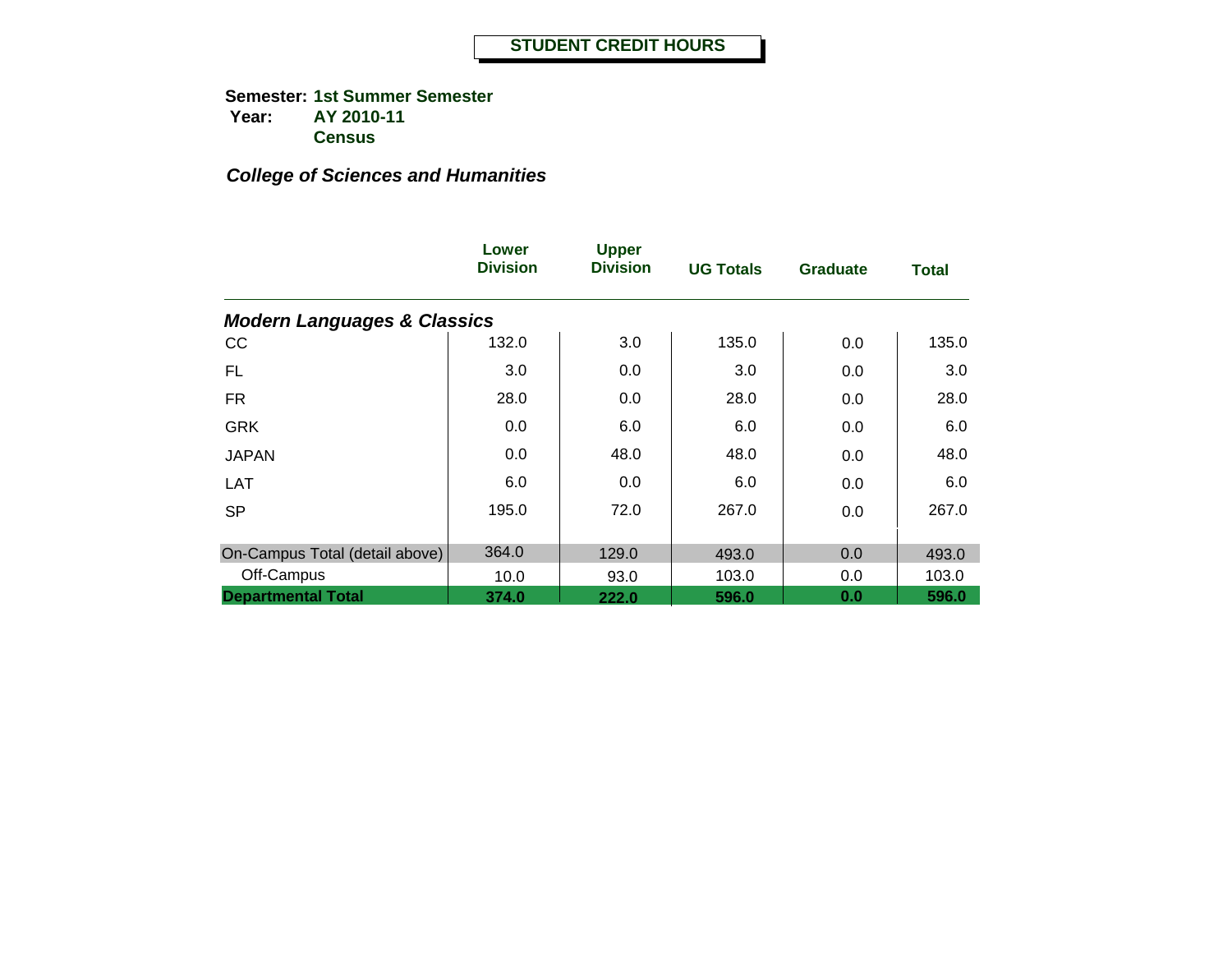**Semester: 1st Summer Semester Year: AY 2010-11 Census**

|                                | Lower<br><b>Division</b> | <b>Upper</b><br><b>Division</b> | <b>UG Totals</b> | Graduate | <b>Total</b> |
|--------------------------------|--------------------------|---------------------------------|------------------|----------|--------------|
| Geography                      |                          |                                 |                  |          |              |
| <b>GEOG</b>                    | 63.0                     | 3.0                             | 66.0             | 0.0      | 66.0         |
| On-Campus Total (detail above) | 63.0                     | 3.0                             | 66.0             | 0.0      | 66.0         |
| Off-Campus                     | 0.0                      | 150.0                           | 150.0            | 0.0      | 150.0        |
| <b>Departmental Total</b>      | 63.0                     | 153.0                           | 216.0            | 0.0      | 216.0        |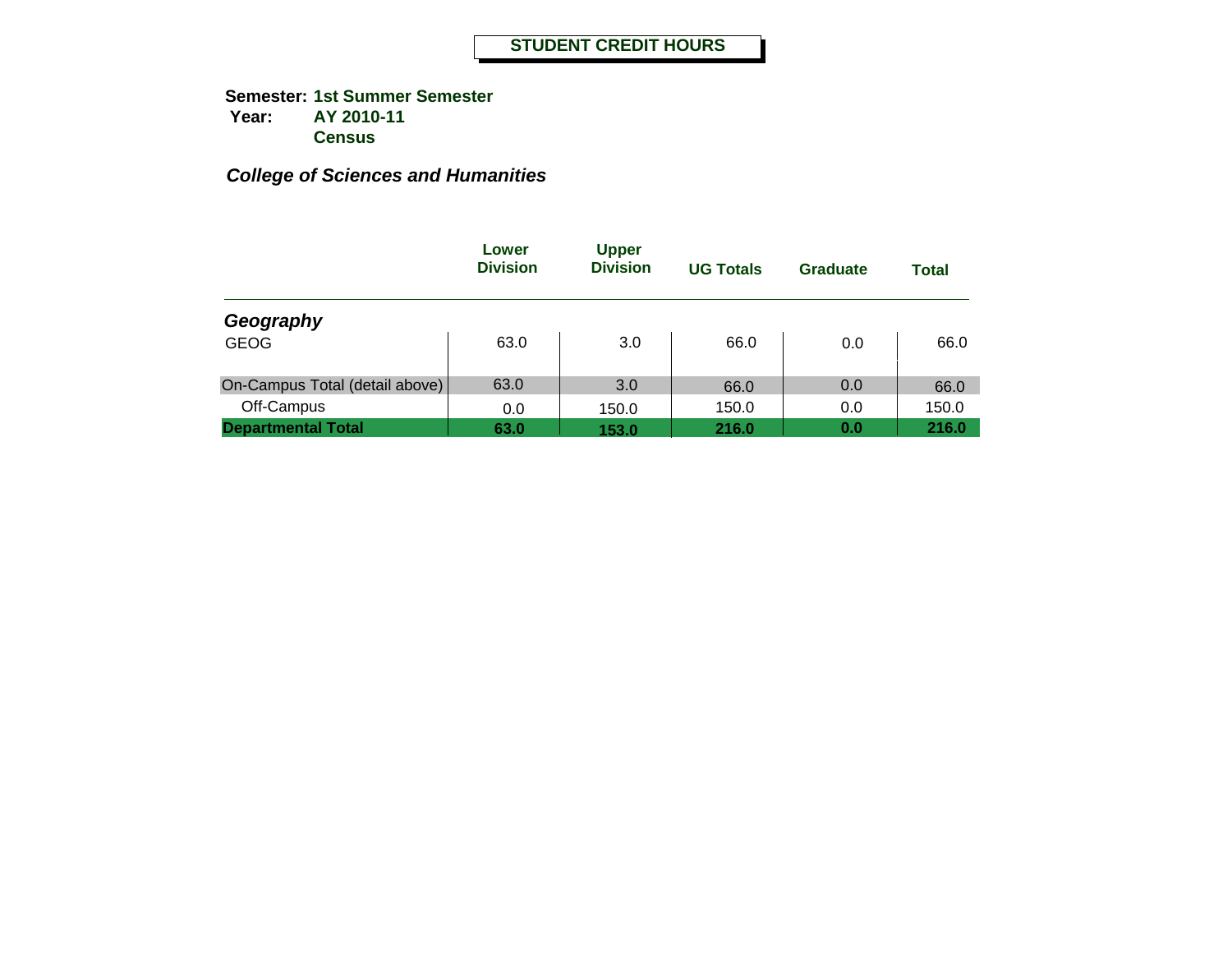**Semester: 1st Summer Semester Year: AY 2010-11 Census**

|                                | Lower<br><b>Division</b> | <b>Upper</b><br><b>Division</b> | <b>UG Totals</b> | Graduate | <b>Total</b> |
|--------------------------------|--------------------------|---------------------------------|------------------|----------|--------------|
| Geology                        |                          |                                 |                  |          |              |
| <b>GEOL</b>                    | 33.0                     | 0.0                             | 33.0             | 0.0      | 33.0         |
| On-Campus Total (detail above) | 33.0                     | 0.0                             | 33.0             | 0.0      | 33.0         |
| Off-Campus                     | 0.0                      | 0.0                             | 0.0              | 0.0      | 0.0          |
| <b>Departmental Total</b>      | 33.0                     | 0.0                             | 33.0             | 0.0      | 33.0         |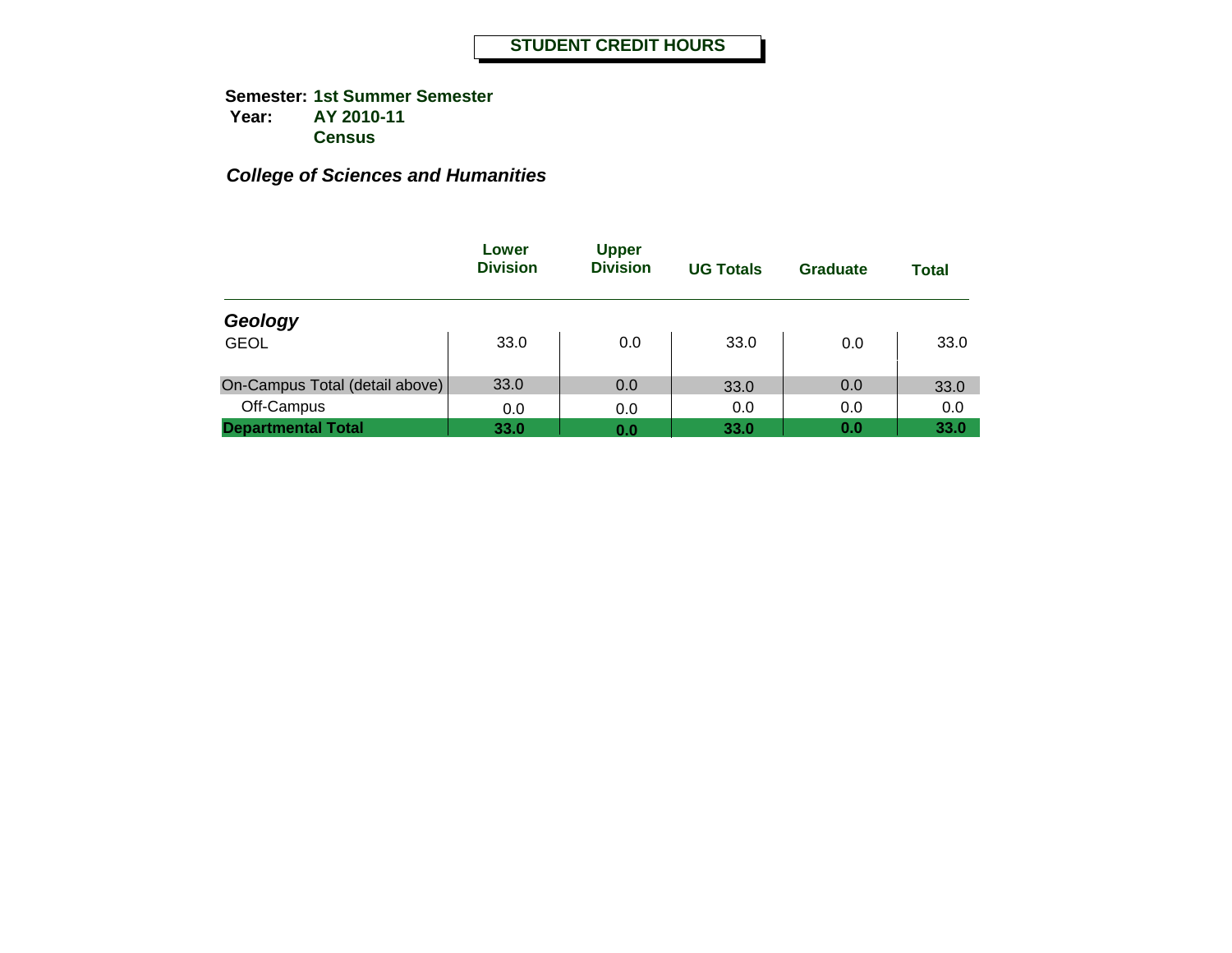**Semester: 1st Summer Semester Year: AY 2010-11 Census**

|                                | Lower<br><b>Division</b> | <b>Upper</b><br><b>Division</b> | <b>UG Totals</b> | <b>Graduate</b> | <b>Total</b> |
|--------------------------------|--------------------------|---------------------------------|------------------|-----------------|--------------|
| <b>History</b>                 |                          |                                 |                  |                 |              |
| <b>HIST</b>                    | 318.0                    | 90.0                            | 408.0            | 21.0            | 429.0        |
| <b>HONRS</b>                   | 15.0                     | 0.0                             | 15.0             | 0.0             | 15.0         |
| SS                             | 0.0                      | 69.0                            | 69.0             | 0.0             | 69.0         |
| On-Campus Total (detail above) | 333.0                    | 159.0                           | 492.0            | 21.0            | 513.0        |
| Off-Campus                     | 159.0                    | 9.0                             | 168.0            | 0.0             | 168.0        |
| <b>Departmental Total</b>      | 492.0                    | 168.0                           | 660.0            | 21.0            | 681.0        |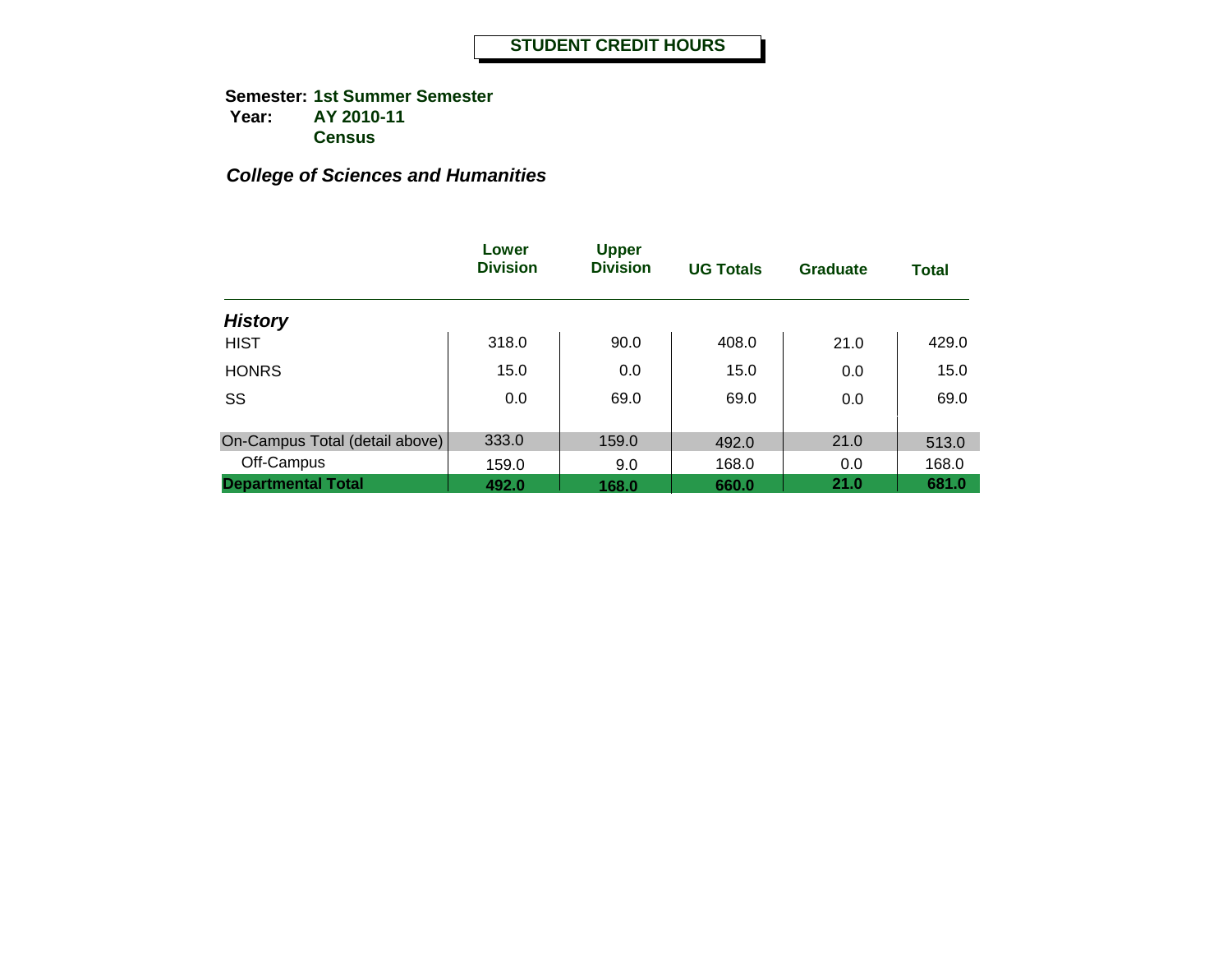**Semester: 1st Summer Semester Year: AY 2010-11 Census**

|                                | Lower<br><b>Division</b> | <b>Upper</b><br><b>Division</b> | <b>UG Totals</b> | Graduate | Total |
|--------------------------------|--------------------------|---------------------------------|------------------|----------|-------|
| <b>Mathematical Sciences</b>   |                          |                                 |                  |          |       |
| <b>MATHS</b>                   | 680.0                    | 0.0                             | 680.0            | 0.0      | 680.0 |
| On-Campus Total (detail above) | 680.0                    | 0.0                             | 680.0            | 0.0      | 680.0 |
| Off-Campus                     | 0.0                      | 0.0                             | 0.0              | 0.0      | 0.0   |
| <b>Departmental Total</b>      | 680.0                    | 0.0                             | 680.0            | 0.0      | 680.0 |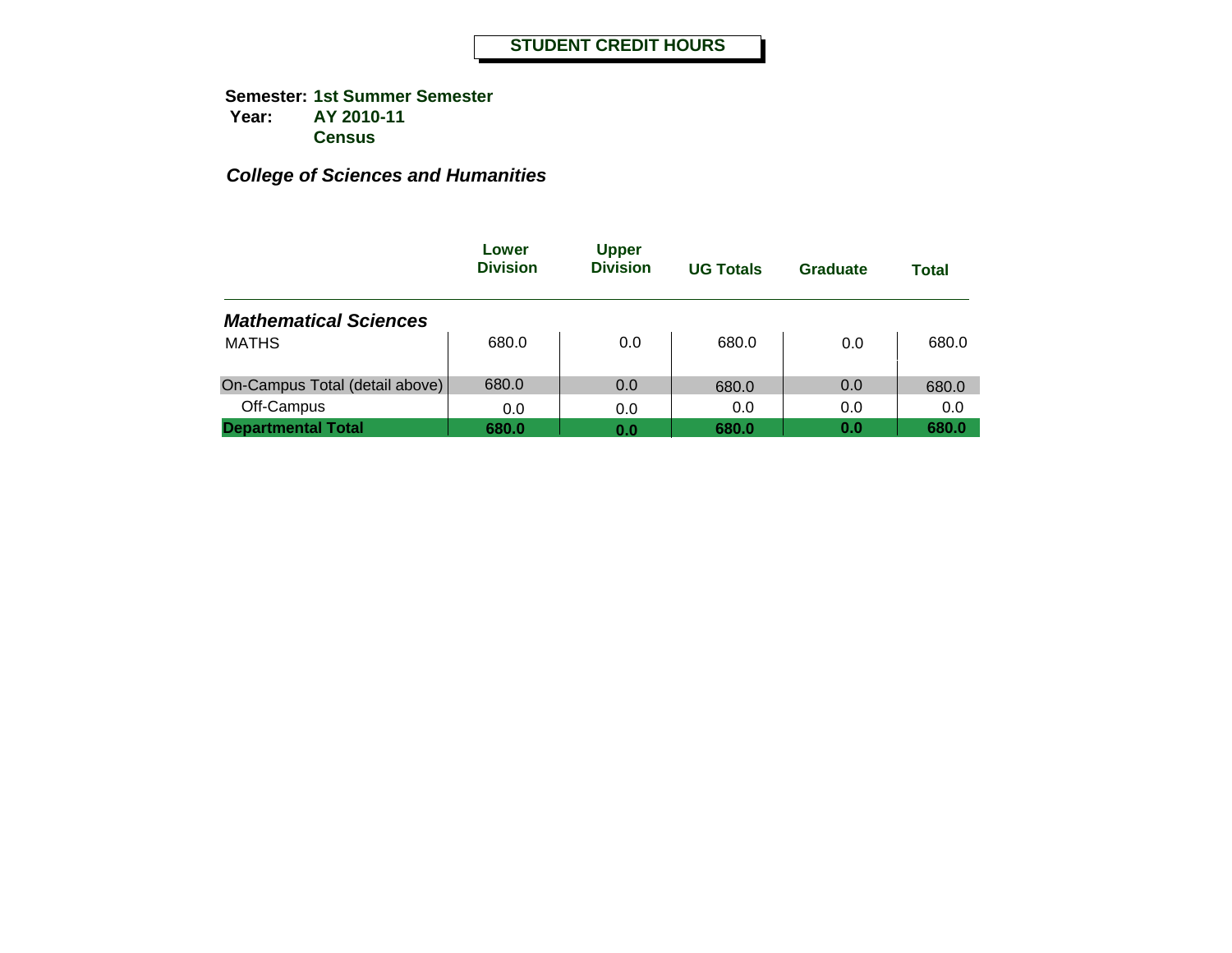**Semester: 1st Summer Semester Year: AY 2010-11 Census**

|                                | Lower<br><b>Division</b> | <b>Upper</b><br><b>Division</b> | <b>UG Totals</b> | Graduate | Total |
|--------------------------------|--------------------------|---------------------------------|------------------|----------|-------|
| <b>Natural Resources</b>       |                          |                                 |                  |          |       |
| <b>NREM</b>                    | 15.0                     | 4.0                             | 19.0             | 3.0      | 22.0  |
| On-Campus Total (detail above) | 15.0                     | 4.0                             | 19.0             | 3.0      | 22.0  |
| Off-Campus                     | 0.0                      | 18.0                            | 18.0             | 6.0      | 24.0  |
| <b>Departmental Total</b>      | 15.0                     | 22.0                            | 37.0             | 9.0      | 46.0  |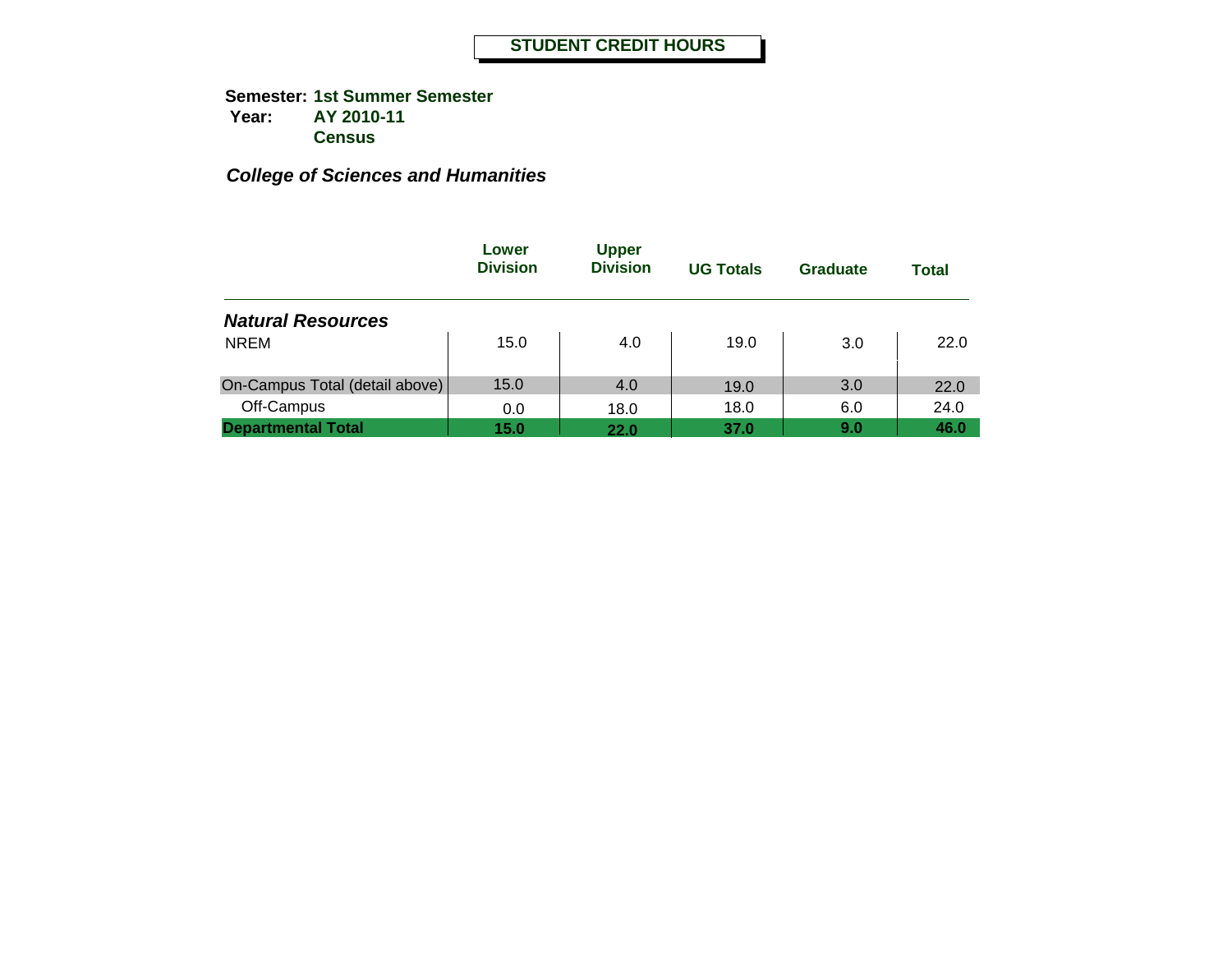**Semester: 1st Summer Semester Year: AY 2010-11 Census**

|                                | Lower<br><b>Division</b> | <b>Upper</b><br><b>Division</b> | <b>UG Totals</b> | <b>Graduate</b> | <b>Total</b> |
|--------------------------------|--------------------------|---------------------------------|------------------|-----------------|--------------|
| <b>Philosophy</b>              |                          |                                 |                  |                 |              |
| PHIL                           | 30.0                     | 0.0                             | 30.0             | 0.0             | 30.0         |
| <b>RELST</b>                   | 45.0                     | 6.0                             | 51.0             | 0.0             | 51.0         |
| <b>SPST</b>                    | 0.0                      | 3.0                             | 3.0              | 0.0             | 3.0          |
|                                | 75.0                     |                                 |                  |                 |              |
| On-Campus Total (detail above) |                          | 9.0                             | 84.0             | 0.0             | 84.0         |
| Off-Campus                     | 0.0                      | 27.0                            | 27.0             | 0.0             | 27.0         |
| <b>Departmental Total</b>      | 75.0                     | 36.0                            | 111.0            | 0.0             | 111.0        |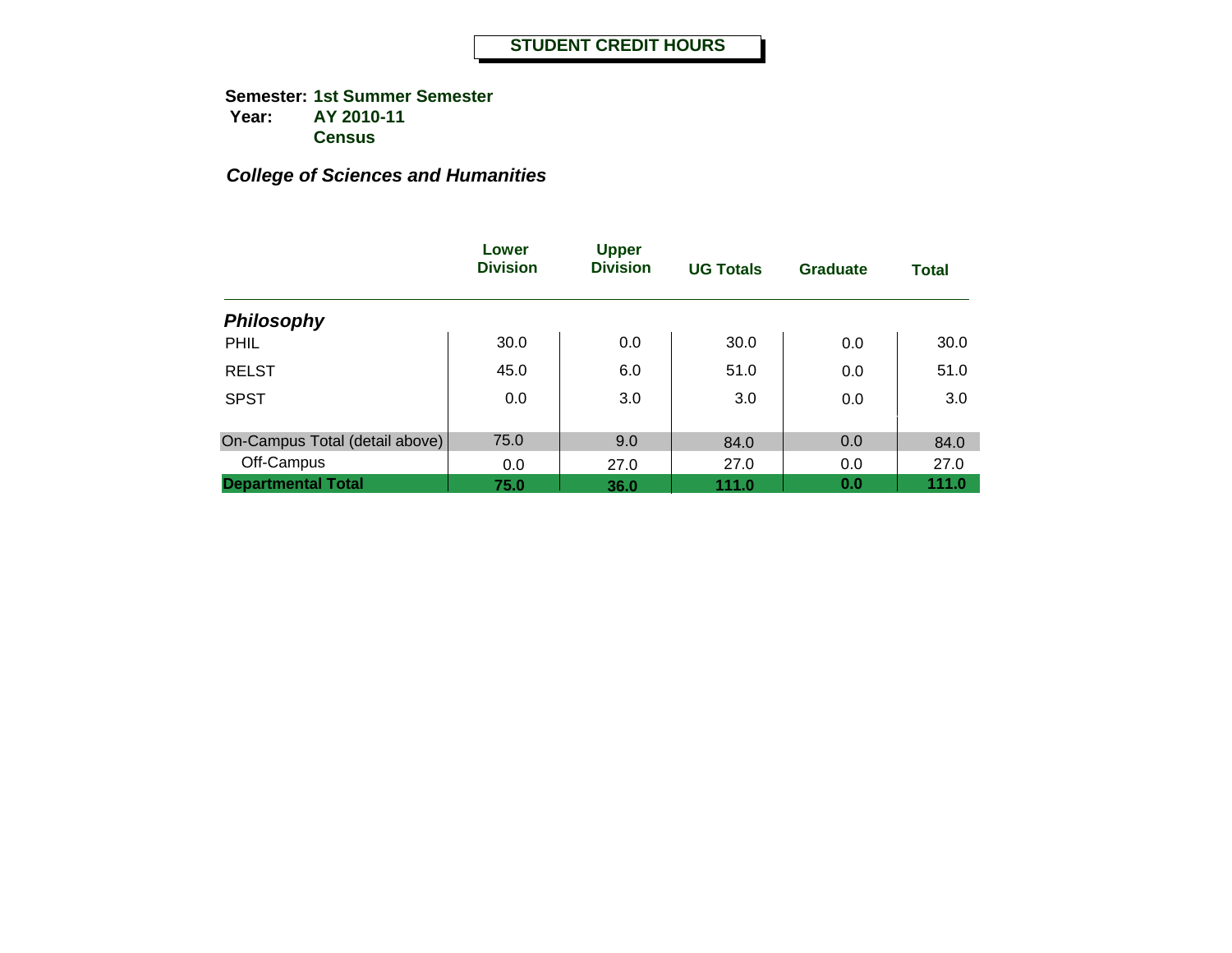**Semester: 1st Summer Semester Year: AY 2010-11 Census**

|                                | Lower<br><b>Division</b> | <b>Upper</b><br><b>Division</b> | <b>UG Totals</b> | <b>Graduate</b> | <b>Total</b> |
|--------------------------------|--------------------------|---------------------------------|------------------|-----------------|--------------|
| <b>Physics &amp; Astronomy</b> |                          |                                 |                  |                 |              |
| <b>ASTRO</b>                   | 66.0                     | 0.0                             | 66.0             | 0.0             | 66.0         |
| <b>HONRS</b>                   | 9.0                      | 0.0                             | 9.0              | 0.0             | 9.0          |
| <b>PHYCS</b>                   | 234.0                    | 3.0                             | 237.0            | 33.0            | 270.0        |
| On-Campus Total (detail above) | 309.0                    | 3.0                             | 312.0            | 33.0            | 345.0        |
| Off-Campus                     | 0.0                      | 0.0                             | 0.0              | 0.0             | 0.0          |
| <b>Departmental Total</b>      | 309.0                    | 3.0                             | 312.0            | 33.0            | 345.0        |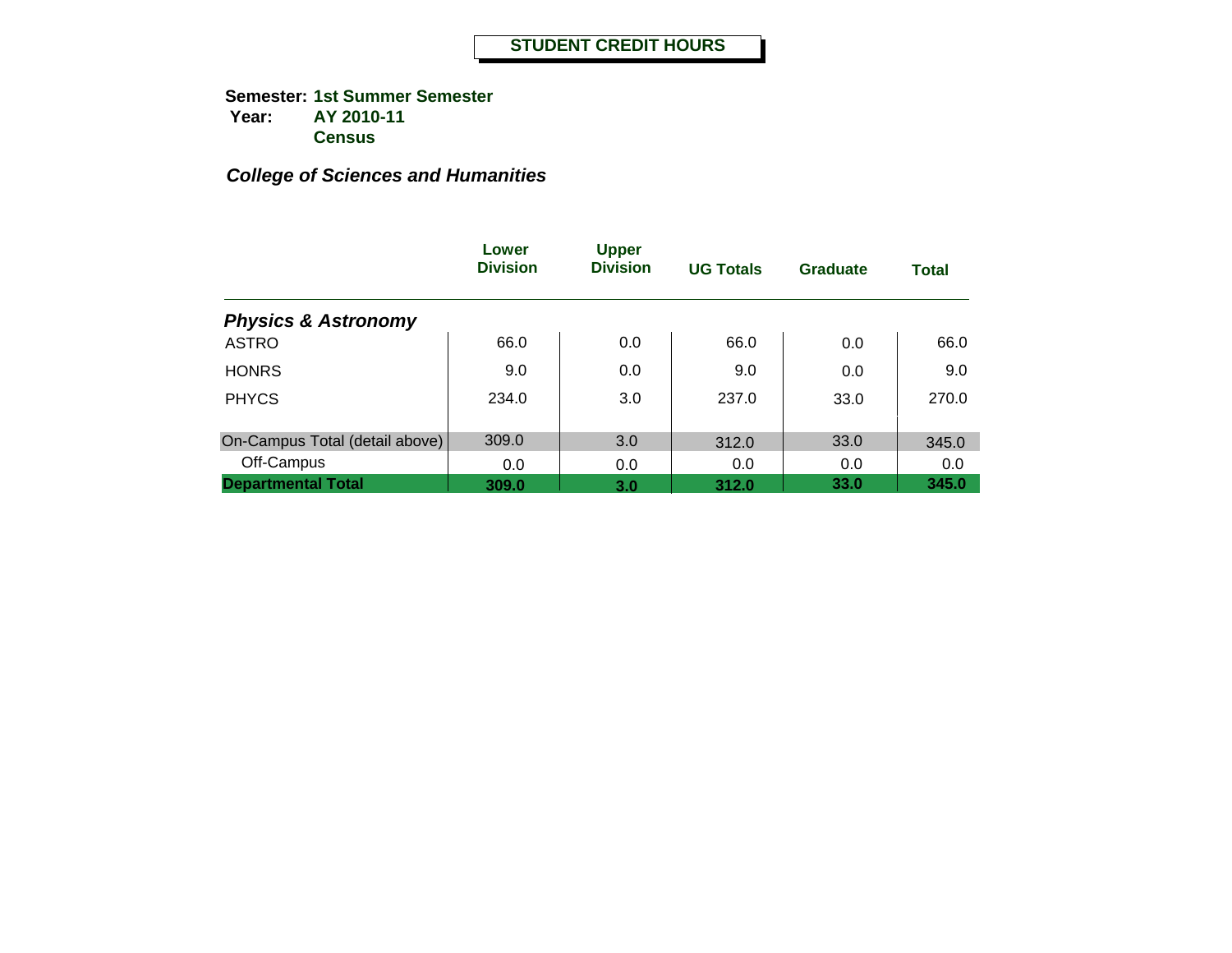**Semester: 1st Summer Semester Year: AY 2010-11 Census**

|                                        | Lower<br><b>Division</b> | <b>Upper</b><br><b>Division</b> | <b>UG Totals</b> | <b>Graduate</b> | <b>Total</b> |
|----------------------------------------|--------------------------|---------------------------------|------------------|-----------------|--------------|
| <b>Physiology &amp; Health Science</b> |                          |                                 |                  |                 |              |
| <b>ANAT</b>                            | 72.0                     | 0.0                             | 72.0             | 0.0             | 72.0         |
| <b>HSC</b>                             | 162.0                    | 33.0                            | 195.0            | 0.0             | 195.0        |
| <b>PHYSL</b>                           | 0.0                      | 0.0                             | 0.0              | 51.0            | 51.0         |
| <b>THES</b>                            | 0.0                      | 0.0                             | 0.0              | 6.0             | 6.0          |
| On-Campus Total (detail above)         | 234.0                    | 33.0                            | 267.0            | 57.0            | 324.0        |
| Off-Campus                             | 15.0                     | 0.0                             | 15.0             | 0.0             | 15.0         |
| <b>Departmental Total</b>              | 249.0                    | 33.0                            | 282.0            | 57.0            | 339.0        |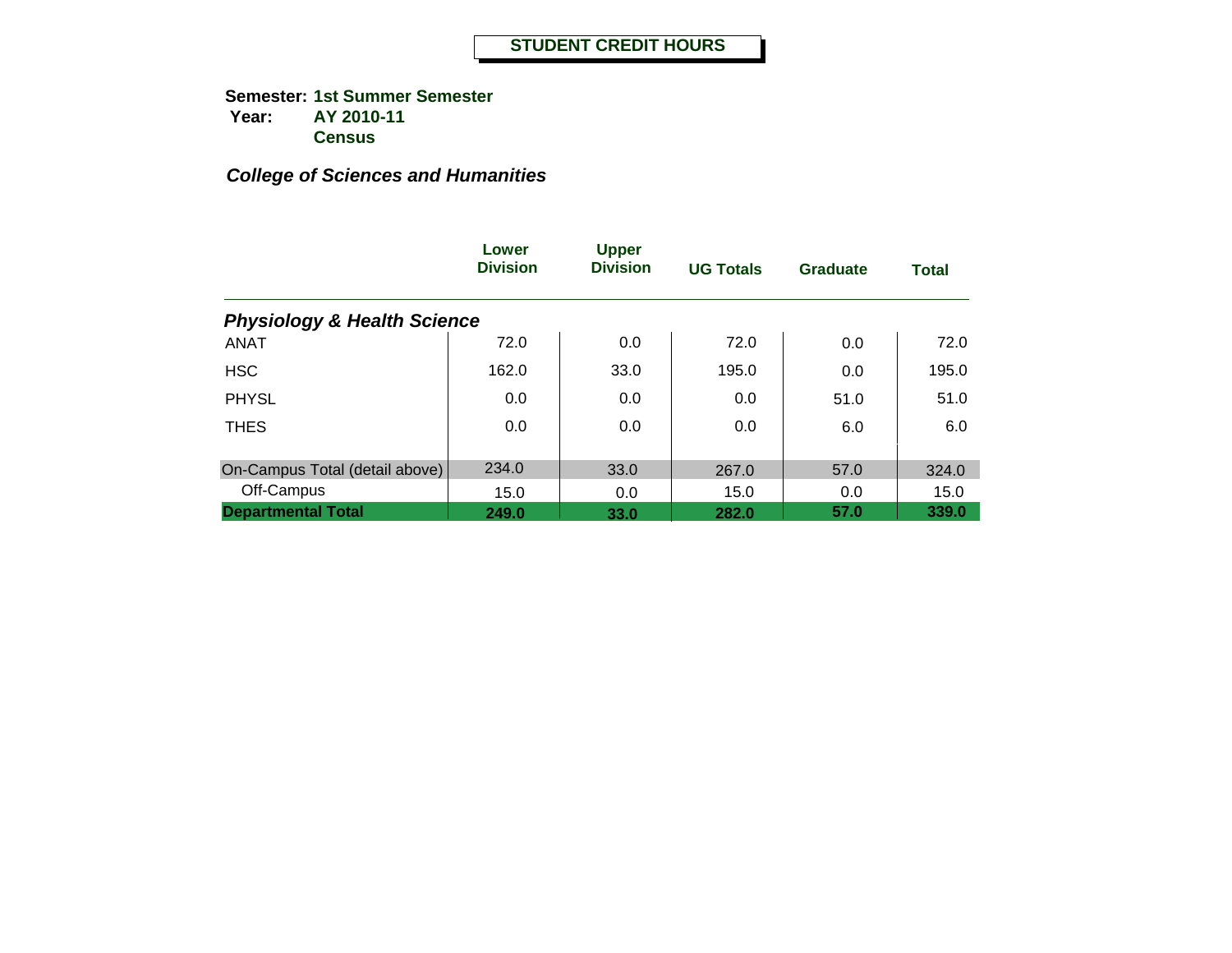**Semester: 1st Summer Semester Year: AY 2010-11 Census**

|                                | Lower<br><b>Division</b> | <b>Upper</b><br><b>Division</b> | <b>UG Totals</b> | Graduate | <b>Total</b> |
|--------------------------------|--------------------------|---------------------------------|------------------|----------|--------------|
| <b>Political Science</b>       |                          |                                 |                  |          |              |
| <b>POLS</b>                    | 99.0                     | 48.0                            | 147.0            | 9.0      | 156.0        |
| On-Campus Total (detail above) | 99.0                     | 48.0                            | 147.0            | 9.0      | 156.0        |
| Off-Campus                     | 33.0                     | 0.0                             | 33.0             | 15.0     | 48.0         |
| <b>Departmental Total</b>      | 132.0                    | 48.0                            | 180.0            | 24.0     | 204.0        |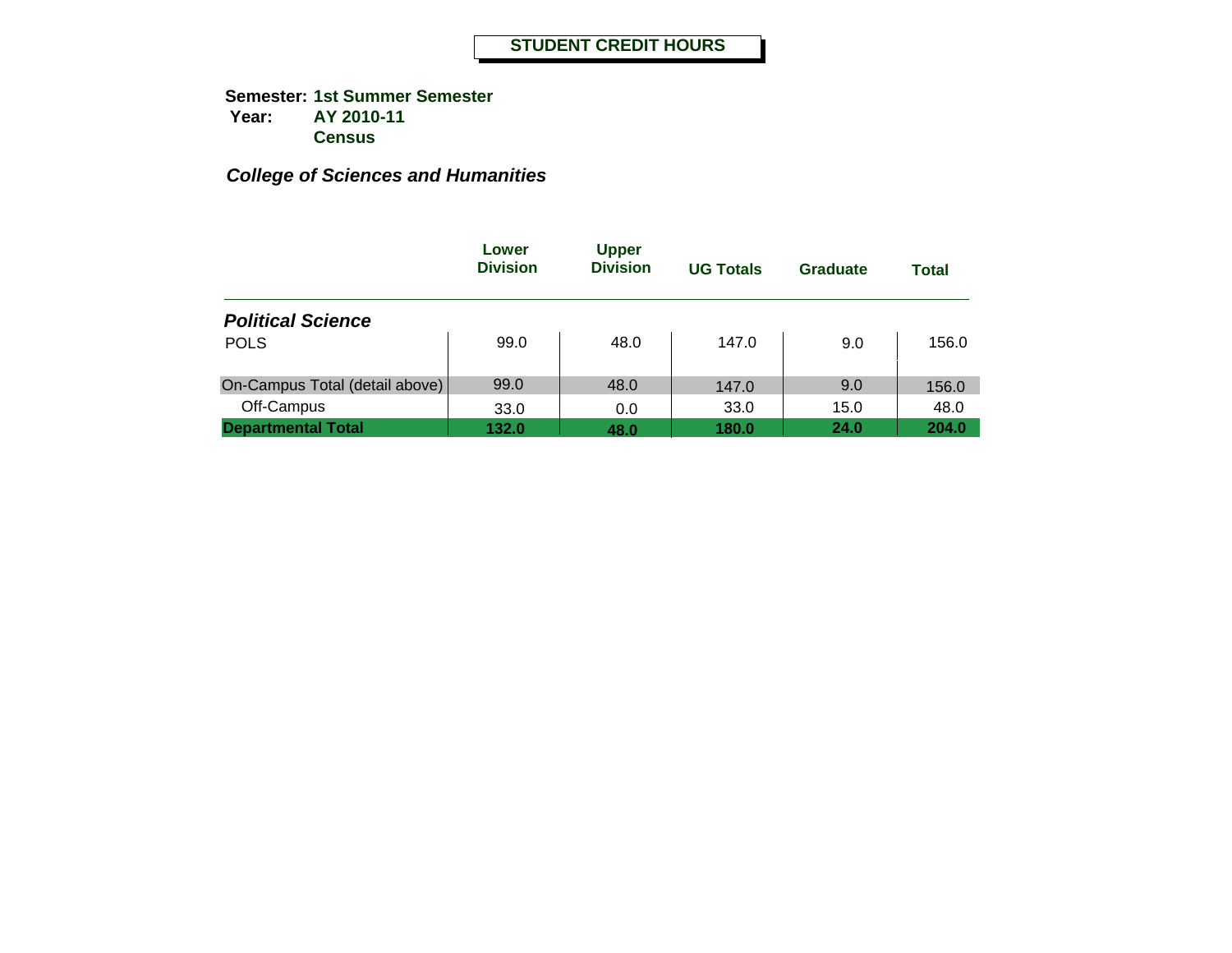**Semester: 1st Summer Semester Year: AY 2010-11 Census**

|                                | Lower<br><b>Division</b> | <b>Upper</b><br><b>Division</b> | <b>UG Totals</b> | <b>Graduate</b> | <b>Total</b> |
|--------------------------------|--------------------------|---------------------------------|------------------|-----------------|--------------|
| <b>Psychological Science</b>   |                          |                                 |                  |                 |              |
| <b>PSYSC</b>                   | 168.0                    | 164.0                           | 332.0            | 46.0            | 378.0        |
| <b>THES</b>                    | 0.0                      | 0.0                             | 0.0              | 6.0             | 6.0          |
| On-Campus Total (detail above) | 168.0                    | 164.0                           | 332.0            | 52.0            | 384.0        |
| Off-Campus                     | 0.0                      | 60.0                            | 60.0             | 6.0             | 66.0         |
| <b>Departmental Total</b>      | 168.0                    | 224.0                           | 392.0            | 58.0            | 450.0        |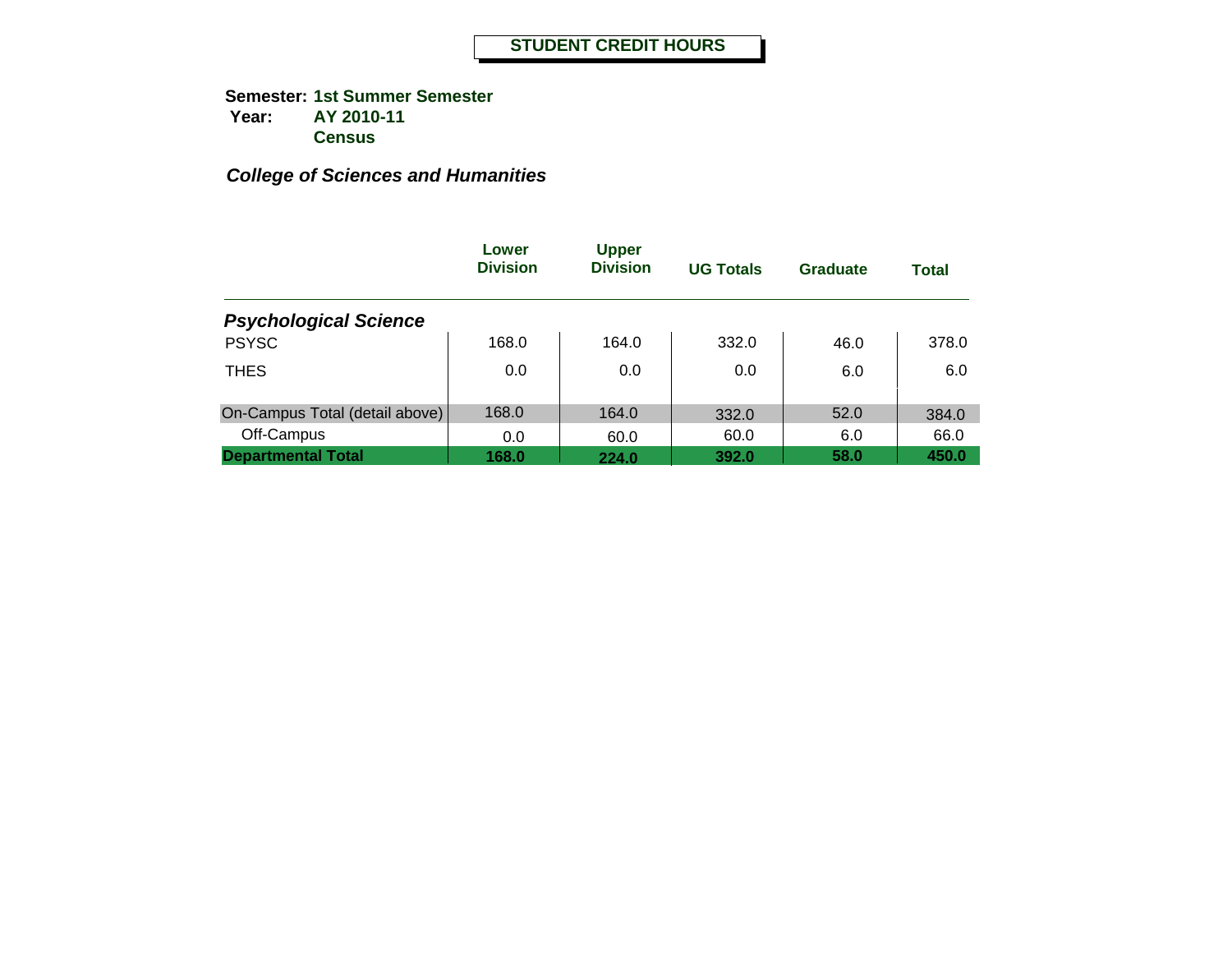**Semester: 1st Summer Semester Year: AY 2010-11 Census**

|                                | Lower<br><b>Division</b> | <b>Upper</b><br><b>Division</b> | <b>UG Totals</b> | Graduate | <b>Total</b> |
|--------------------------------|--------------------------|---------------------------------|------------------|----------|--------------|
| Sociology                      |                          |                                 |                  |          |              |
| <b>SOC</b>                     | 48.0                     | 36.0                            | 84.0             | 0.0      | 84.0         |
| On-Campus Total (detail above) | 48.0                     | 36.0                            | 84.0             | 0.0      | 84.0         |
| Off-Campus                     | 0.0                      | 0.0                             | 0.0              | 0.0      | 0.0          |
| <b>Departmental Total</b>      | 48.0                     | 36.0                            | 84.0             | 0.0      | 84.0         |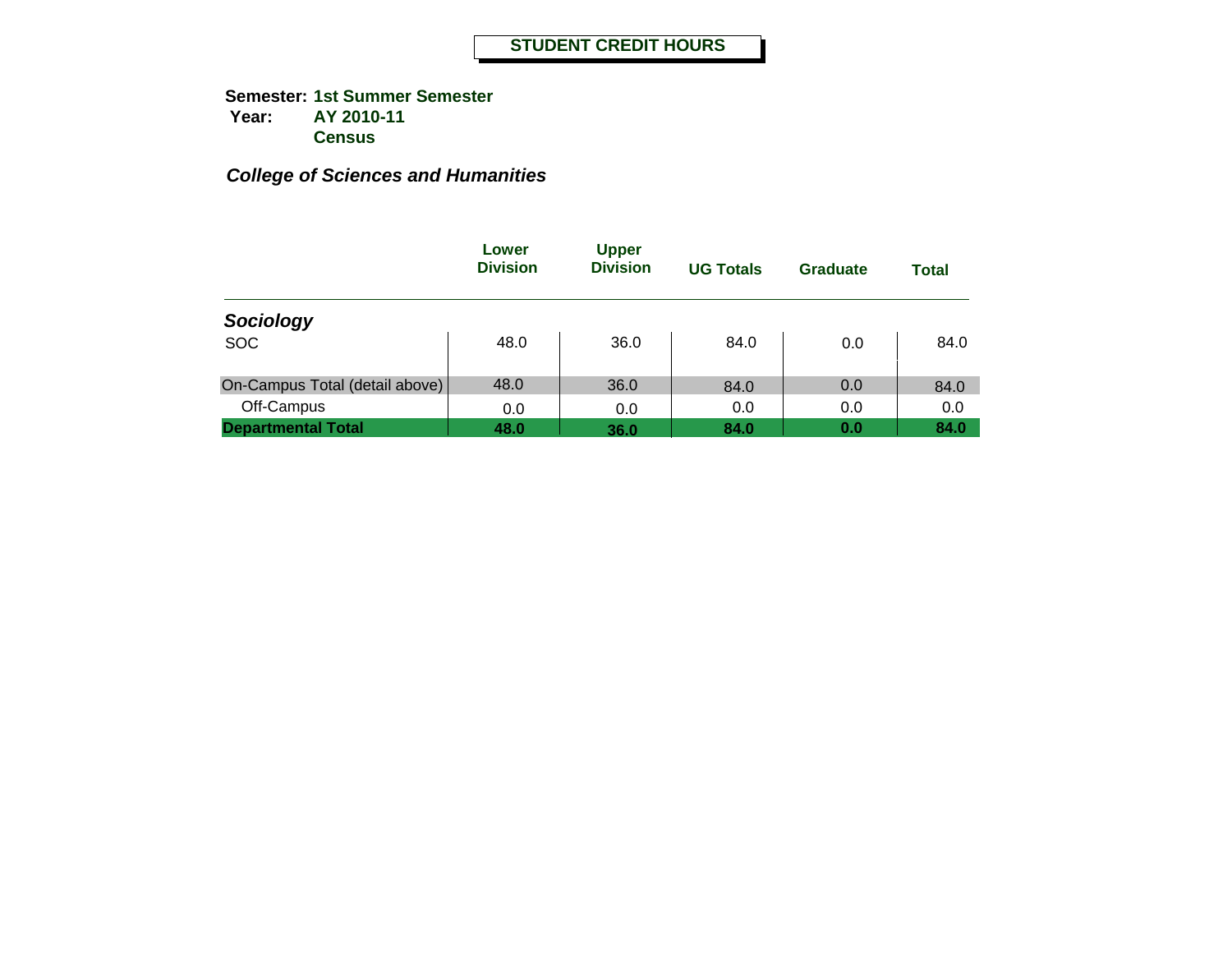**Semester: 1st Summer Semester Year: AY 2010-11 Census**

|                                | Lower<br><b>Division</b> | <b>Upper</b><br><b>Division</b> | <b>UG Totals</b> | Graduate | <b>Total</b> |
|--------------------------------|--------------------------|---------------------------------|------------------|----------|--------------|
| <b>Social Work</b>             |                          |                                 |                  |          |              |
| <b>SOCWK</b>                   | 39.0                     | 87.0                            | 126.0            | 0.0      | 126.0        |
| On-Campus Total (detail above) | 39.0                     | 87.0                            | 126.0            | 0.0      | 126.0        |
| Off-Campus                     | 0.0                      | 0.0                             | 0.0              | 0.0      | 0.0          |
| <b>Departmental Total</b>      | 39.0                     | 87.0                            | 126.0            | 0.0      | 126.0        |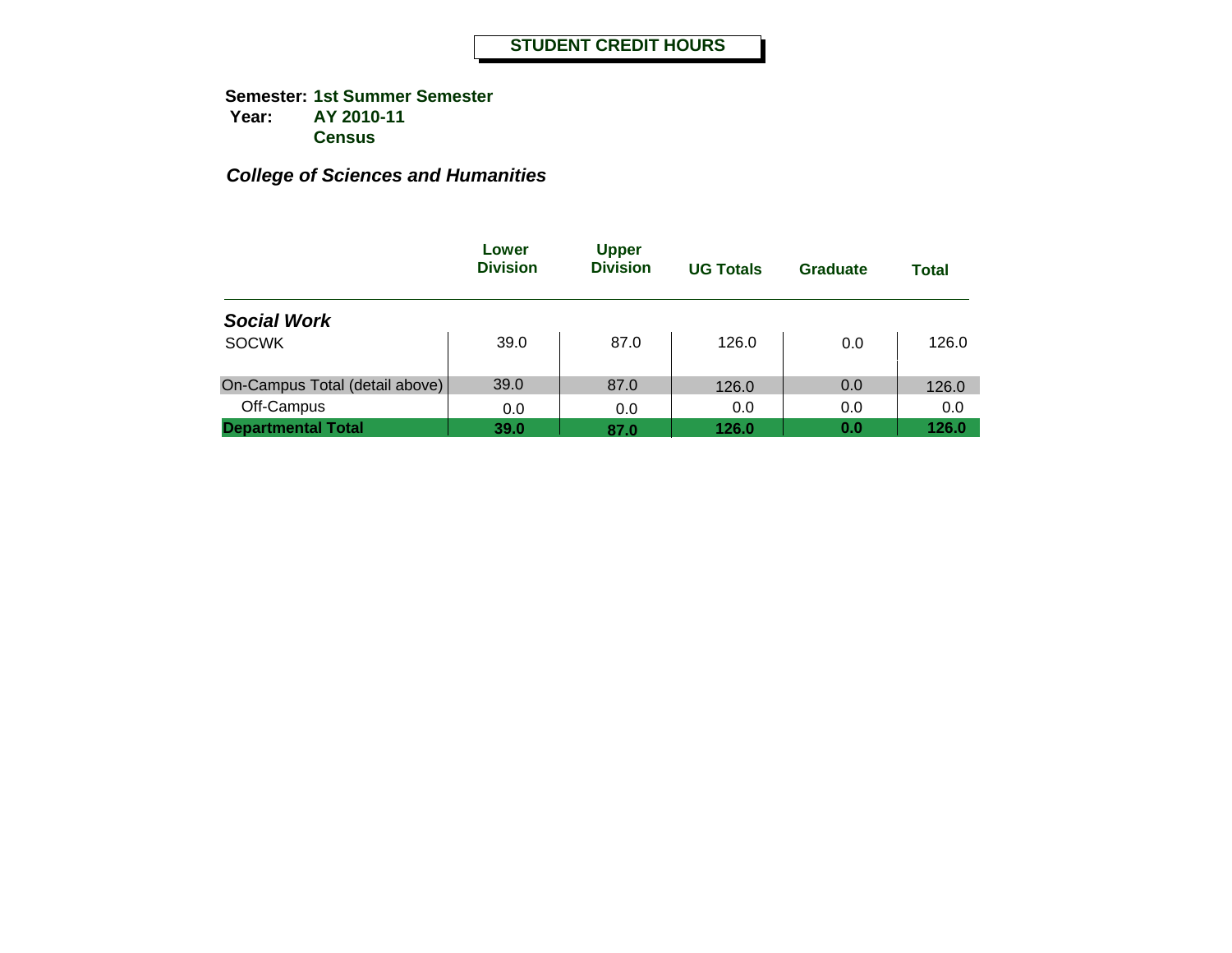**Semester: 1st Summer Semester Year: AY 2010-11 Census**

*Interdepartmental*

|                                | Lower<br><b>Division</b> | <b>Upper</b><br><b>Division</b> | <b>UG Totals</b> | <b>Graduate</b> | <b>Total</b> |
|--------------------------------|--------------------------|---------------------------------|------------------|-----------------|--------------|
| <b>Honors</b>                  |                          |                                 |                  |                 |              |
| <b>HONRS</b>                   | 0.0                      | 33.0                            | 33.0             | 0.0             | 33.0         |
| On-Campus Total (detail above) | 0.0                      | 33.0                            | 33.0             | 0.0             | 33.0         |
| Off-Campus                     | 0.0                      | 11.0                            | 11.0             | 0.0             | 11.0         |
| <b>Departmental Total</b>      | 0.0                      | 44.0                            | 44.0             | 0.0             | 44.0         |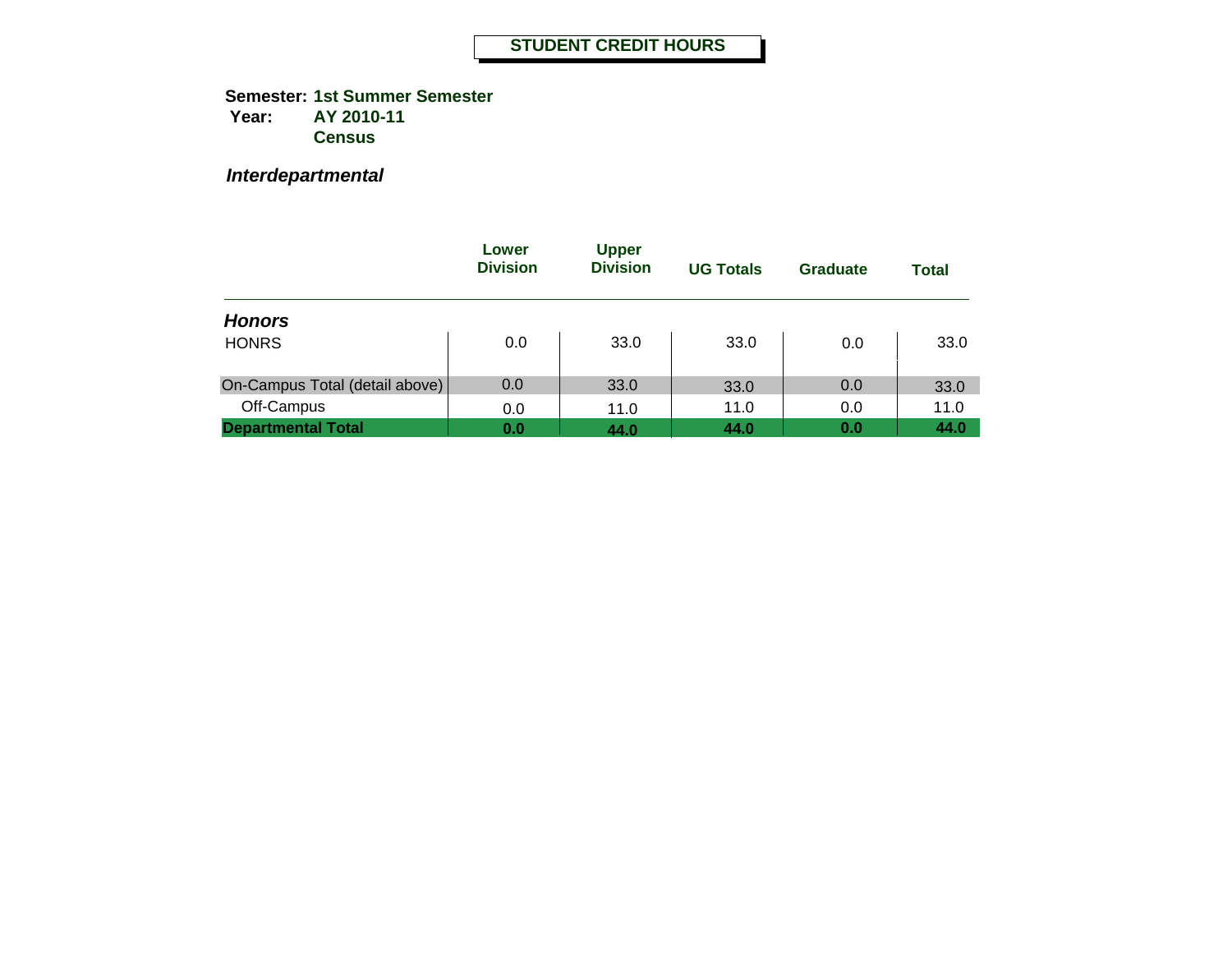**Semester: 1st Summer Semester Year: AY 2010-11 Census**

*Interdepartmental*

|                                | Lower<br><b>Division</b> | <b>Upper</b><br><b>Division</b> | <b>UG Totals</b> | Graduate | <b>Total</b> |
|--------------------------------|--------------------------|---------------------------------|------------------|----------|--------------|
| <b>Interdepartmental</b>       |                          |                                 |                  |          |              |
| <b>MASTR</b>                   | 0.0                      | 0.0                             | 0.0              | 0.0      | 0.0          |
| On-Campus Total (detail above) | 0.0                      | 0.0                             | 0.0              | 0.0      | 0.0          |
| Off-Campus                     | 0.0                      | 0.0                             | 0.0              | 0.0      | 0.0          |
| <b>Departmental Total</b>      | 0.0                      | 0.0                             | 0.0              | 0.0      | 0.0          |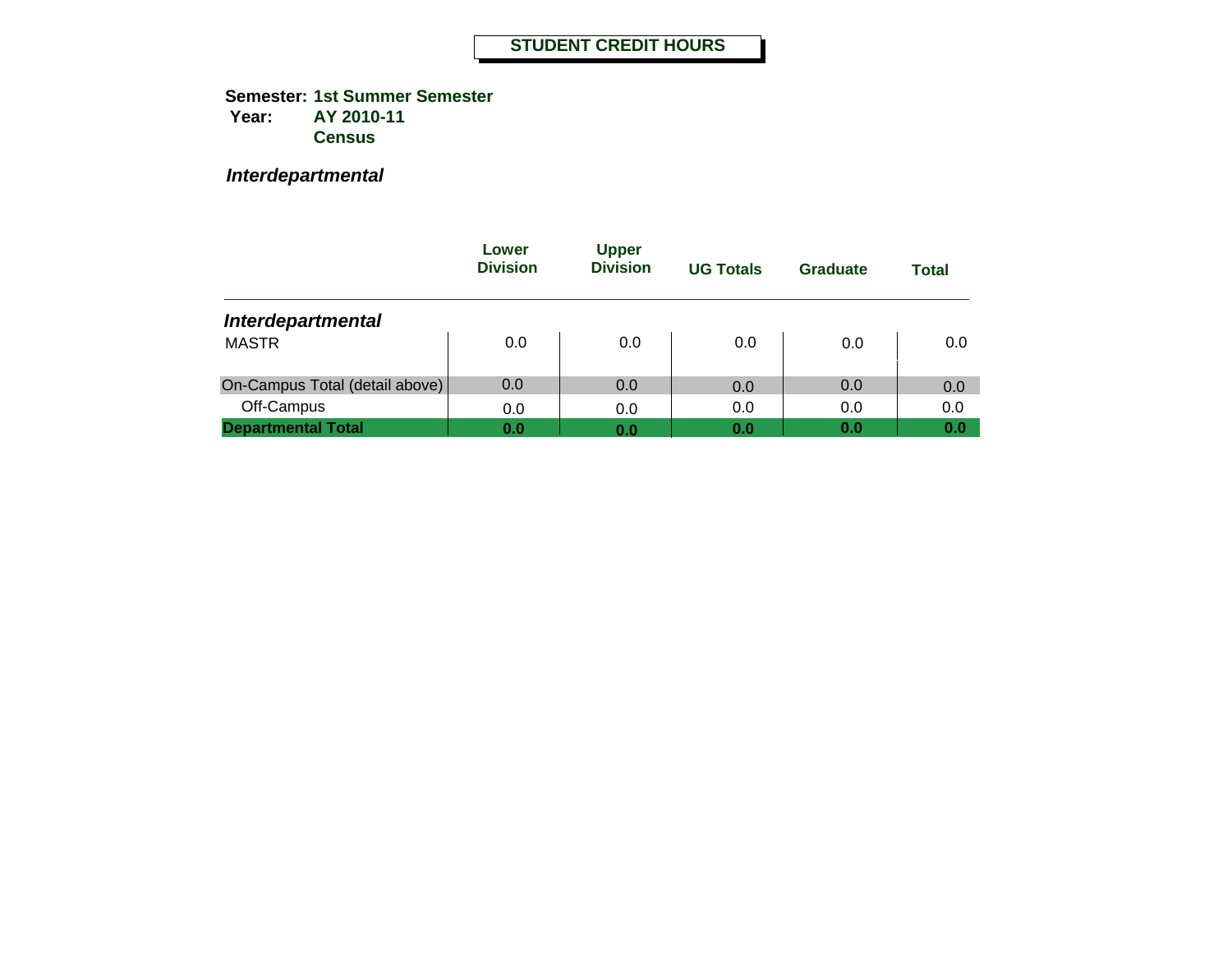**Semester: 1st Summer Semester Year: AY 2010-11 Census**

*Interdepartmental*

|                                | Lower<br><b>Division</b> | <b>Upper</b><br><b>Division</b> | <b>UG Totals</b> | Graduate | <b>Total</b> |
|--------------------------------|--------------------------|---------------------------------|------------------|----------|--------------|
| <b>University College</b>      |                          |                                 |                  |          |              |
| ID                             | 0.0                      | 0.0                             | 0.0              | 6.0      | 6.0          |
| <b>INTST</b>                   | 0.0                      | 6.0                             | 6.0              | 0.0      | 6.0          |
| On-Campus Total (detail above) | 0.0                      | 6.0                             | 6.0              | 6.0      | 12.0         |
| Off-Campus                     | 3.0                      | 36.0                            | 39.0             | 0.0      | 39.0         |
| <b>Departmental Total</b>      | 3.0                      | 42.0                            | 45.0             | 6.0      | 51.0         |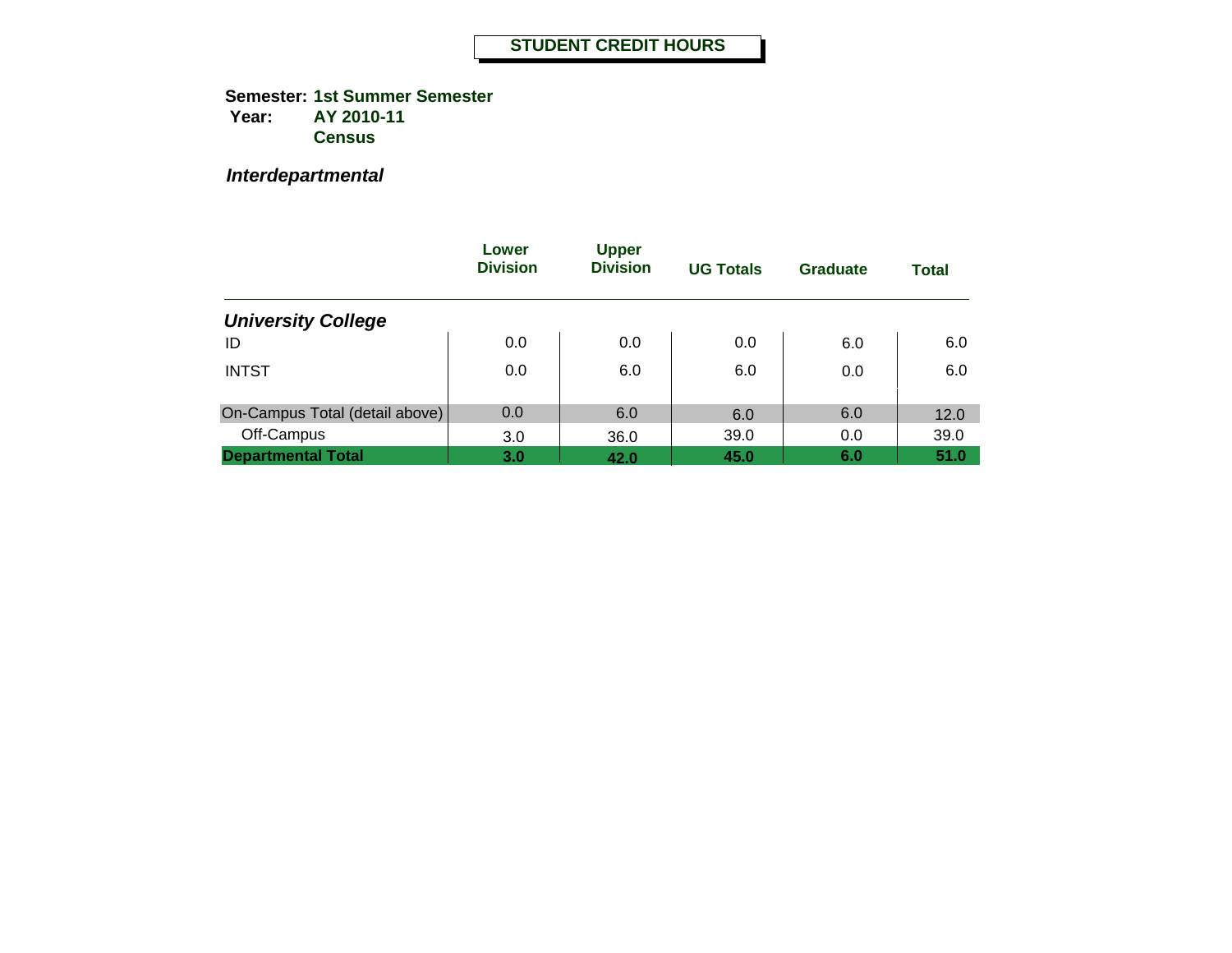**Semester: 1st Summer Semester Year: AY 2010-11 Census**

|                                | Lower<br><b>Division</b> | <b>Upper</b><br><b>Division</b> | <b>UG Totals</b> | <b>Graduate</b> | <b>Total</b> |
|--------------------------------|--------------------------|---------------------------------|------------------|-----------------|--------------|
| <b>Counseling Psychology</b>   |                          |                                 |                  |                 |              |
| <b>CPSY</b>                    | 0.0                      | 0.0                             | 0.0              | 230.0           | 230.0        |
| <b>RES</b>                     | 0.0                      | 0.0                             | 0.0              | 3.0             | 3.0          |
| <b>SOPSY</b>                   | 0.0                      | 0.0                             | 0.0              | 39.0            | 39.0         |
| On-Campus Total (detail above) | 0.0                      | 0.0                             | 0.0              | 272.0           | 272.0        |
| Off-Campus                     | 0.0                      | 0.0                             | 0.0              | 15.0            | 15.0         |
| <b>Departmental Total</b>      | 0.0                      | 0.0                             | 0.0              | 287.0           | 287.0        |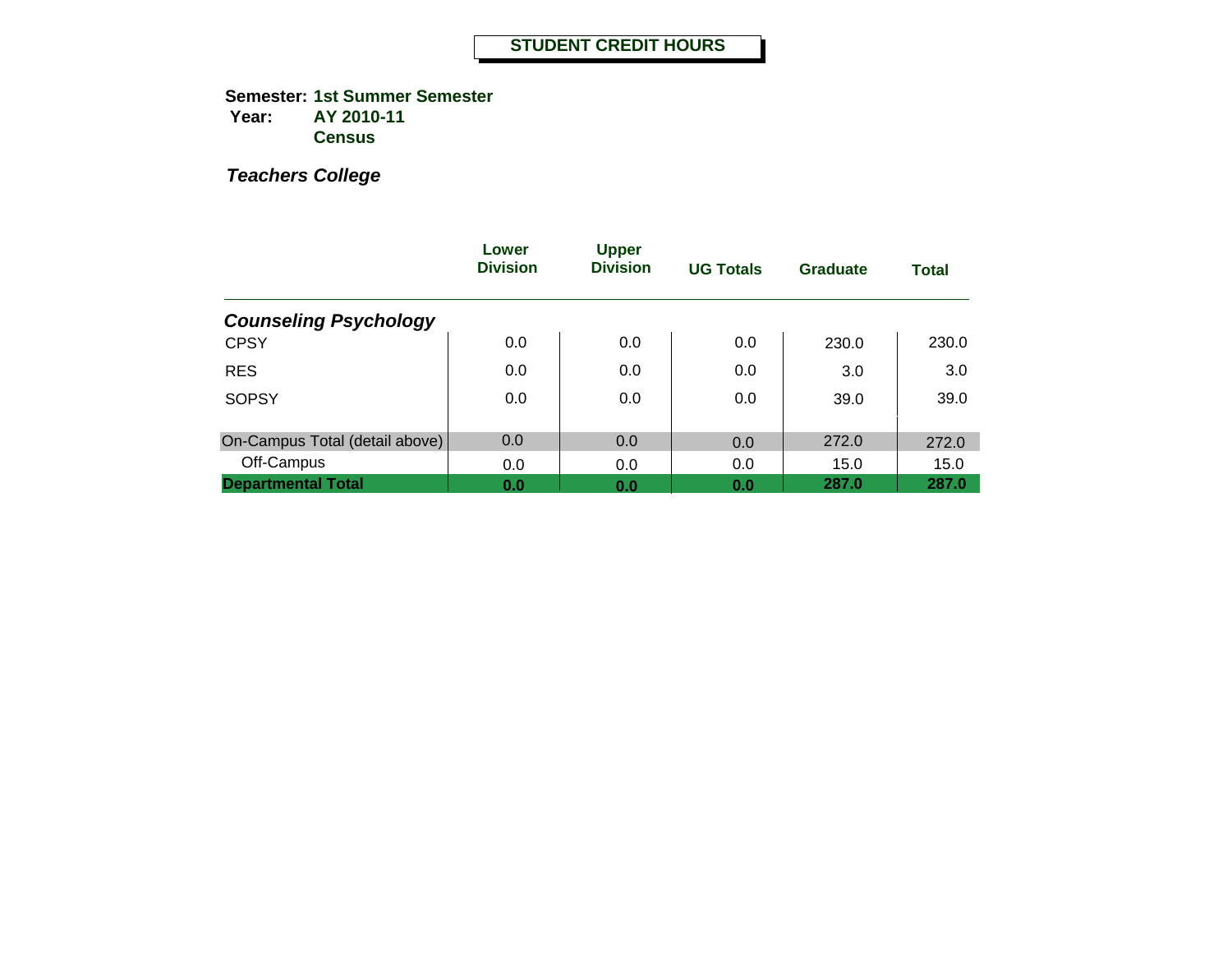**Semester: 1st Summer Semester Year: AY 2010-11 Census**

|                                | Lower<br><b>Division</b> | <b>Upper</b><br><b>Division</b> | <b>UG Totals</b> | Graduate | <b>Total</b> |
|--------------------------------|--------------------------|---------------------------------|------------------|----------|--------------|
| <b>Elementary Education</b>    |                          |                                 |                  |          |              |
| <b>DISS</b>                    | 0.0                      | 0.0                             | 0.0              | 9.0      | 9.0          |
| <b>EDRDG</b>                   | 0.0                      | 93.0                            | 93.0             | 0.0      | 93.0         |
| On-Campus Total (detail above) | 0.0                      | 93.0                            | 93.0             | 9.0      | 102.0        |
| Off-Campus                     | 0.0                      | 0.0                             | 0.0              | 0.0      | 0.0          |
| <b>Departmental Total</b>      | 0.0                      | 93.0                            | 93.0             | 9.0      | 102.0        |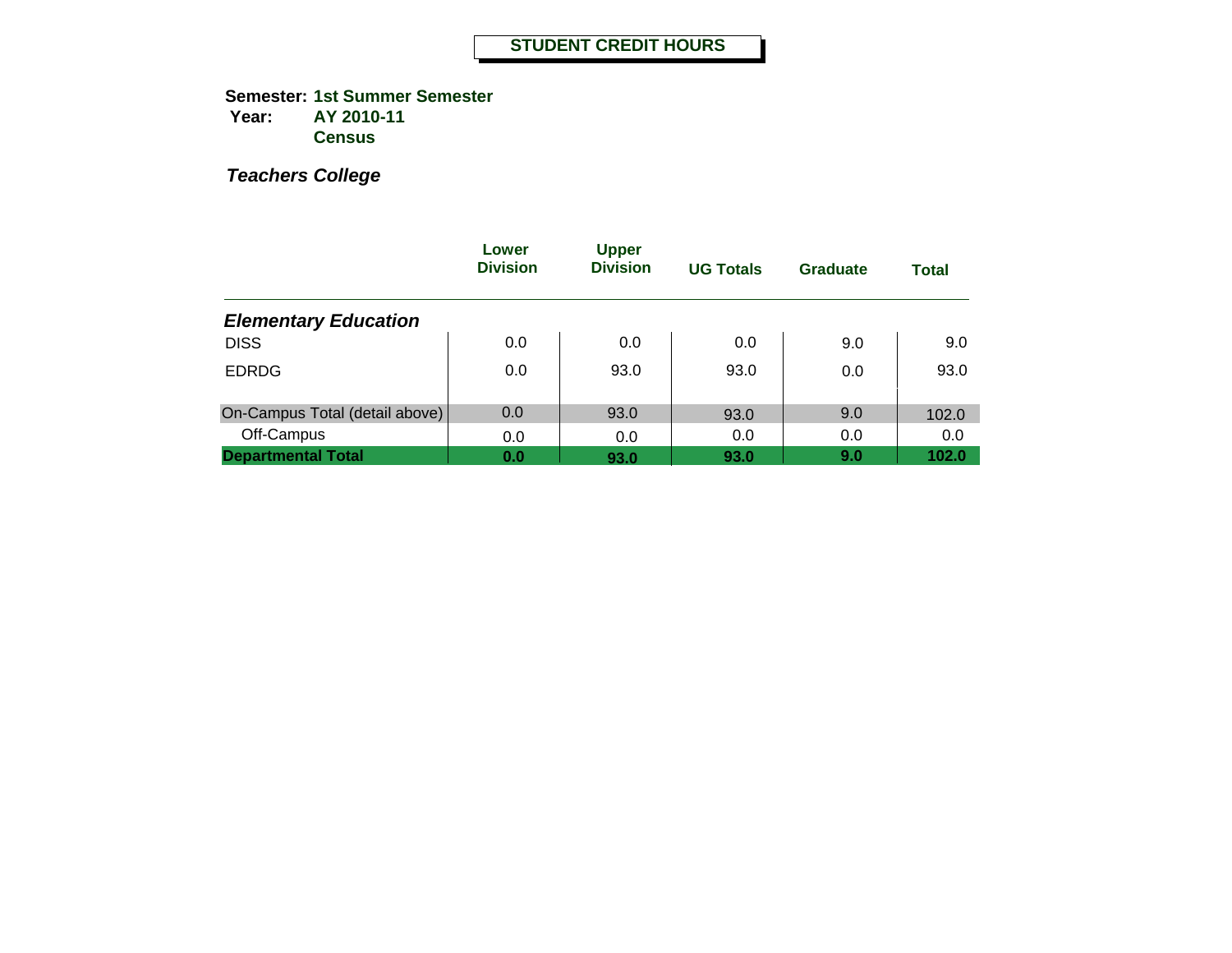**Semester: 1st Summer Semester Year: AY 2010-11 Census**

|                                | Lower<br><b>Division</b> | <b>Upper</b><br><b>Division</b> | <b>UG Totals</b> | <b>Graduate</b> | <b>Total</b> |
|--------------------------------|--------------------------|---------------------------------|------------------|-----------------|--------------|
| <b>Educational Psychology</b>  |                          |                                 |                  |                 |              |
| <b>DISS</b>                    | 0.0                      | 0.0                             | 0.0              | 2.0             | 2.0          |
| <b>EDPSY</b>                   | 0.0                      | 108.0                           | 108.0            | 117.0           | 225.0        |
| On-Campus Total (detail above) | 0.0                      | 108.0                           | 108.0            | 119.0           | 227.0        |
| Off-Campus                     | 18.0                     | 0.0                             | 18.0             | 558.0           | 576.0        |
| <b>Departmental Total</b>      | 18.0                     | 108.0                           | 126.0            | 677.0           | 803.0        |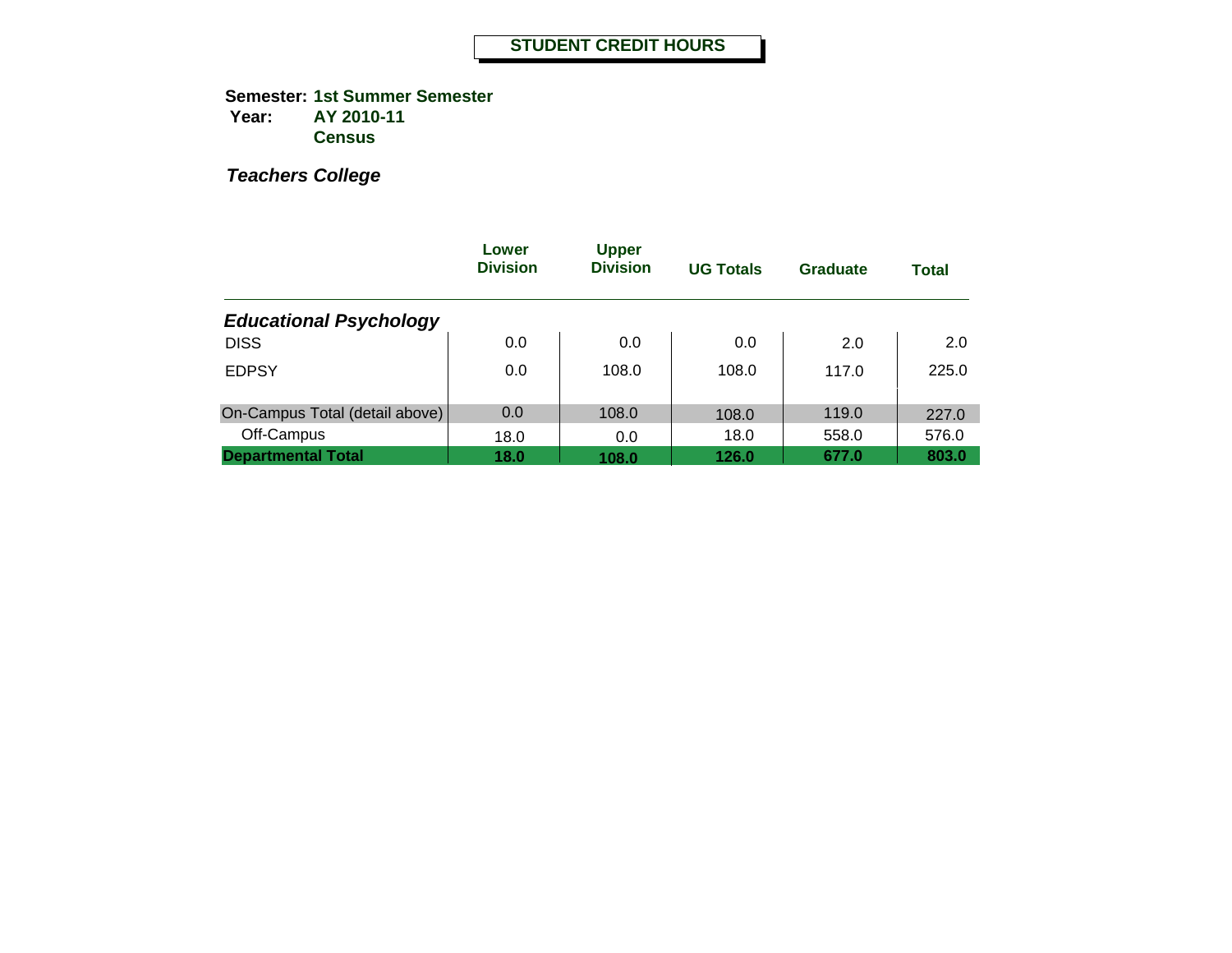**Semester: 1st Summer Semester Year: AY 2010-11 Census**

|                                | Lower<br><b>Division</b> | <b>Upper</b><br><b>Division</b> | <b>UG Totals</b> | <b>Graduate</b> | <b>Total</b> |
|--------------------------------|--------------------------|---------------------------------|------------------|-----------------|--------------|
| <b>Educational Studies</b>     |                          |                                 |                  |                 |              |
| <b>EDAC</b>                    | 0.0                      | 0.0                             | 0.0              | 45.0            | 45.0         |
| <b>EDFON</b>                   | 0.0                      | 147.0                           | 147.0            | 21.0            | 168.0        |
| <b>EDHI</b>                    | 0.0                      | 0.0                             | 0.0              | 217.0           | 217.0        |
| <b>EDMUL</b>                   | 48.0                     | 0.0                             | 48.0             | 3.0             | 51.0         |
| <b>EDSTU</b>                   | 0.0                      | 0.0                             | 0.0              | 36.0            | 36.0         |
| On-Campus Total (detail above) | 48.0                     | 147.0                           | 195.0            | 322.0           | 517.0        |
| Off-Campus                     | 0.0                      | 0.0                             | 0.0              | 678.0           | 678.0        |
| <b>Departmental Total</b>      | 48.0                     | 147.0                           | 195.0            | 1000.0          | 1195.0       |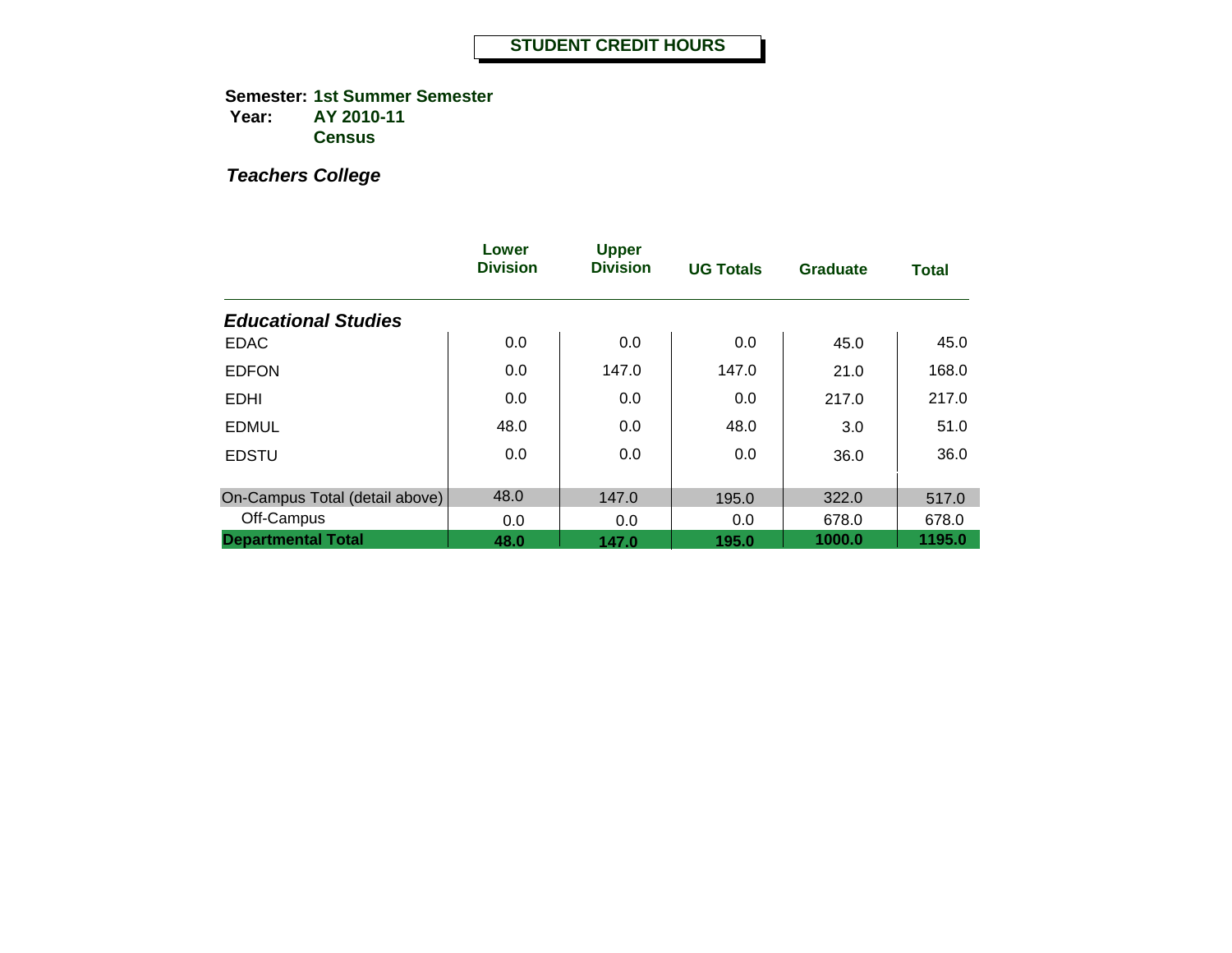**Semester: 1st Summer Semester Year: AY 2010-11 Census**

|                                | Lower<br><b>Division</b> | <b>Upper</b><br><b>Division</b> | <b>UG Totals</b> | Graduate | <b>Total</b> |
|--------------------------------|--------------------------|---------------------------------|------------------|----------|--------------|
| <b>Educational Leadership</b>  |                          |                                 |                  |          |              |
| <b>EDAD</b>                    | 0.0                      | 0.0                             | 0.0              | 0.0      | 0.0          |
| On-Campus Total (detail above) | 0.0                      | 0.0                             | 0.0              | 0.0      | 0.0          |
| Off-Campus                     | 0.0                      | 0.0                             | 0.0              | 501.0    | 501.0        |
| <b>Departmental Total</b>      | 0.0                      | 0.0                             | 0.0              | 501.0    | 501.0        |